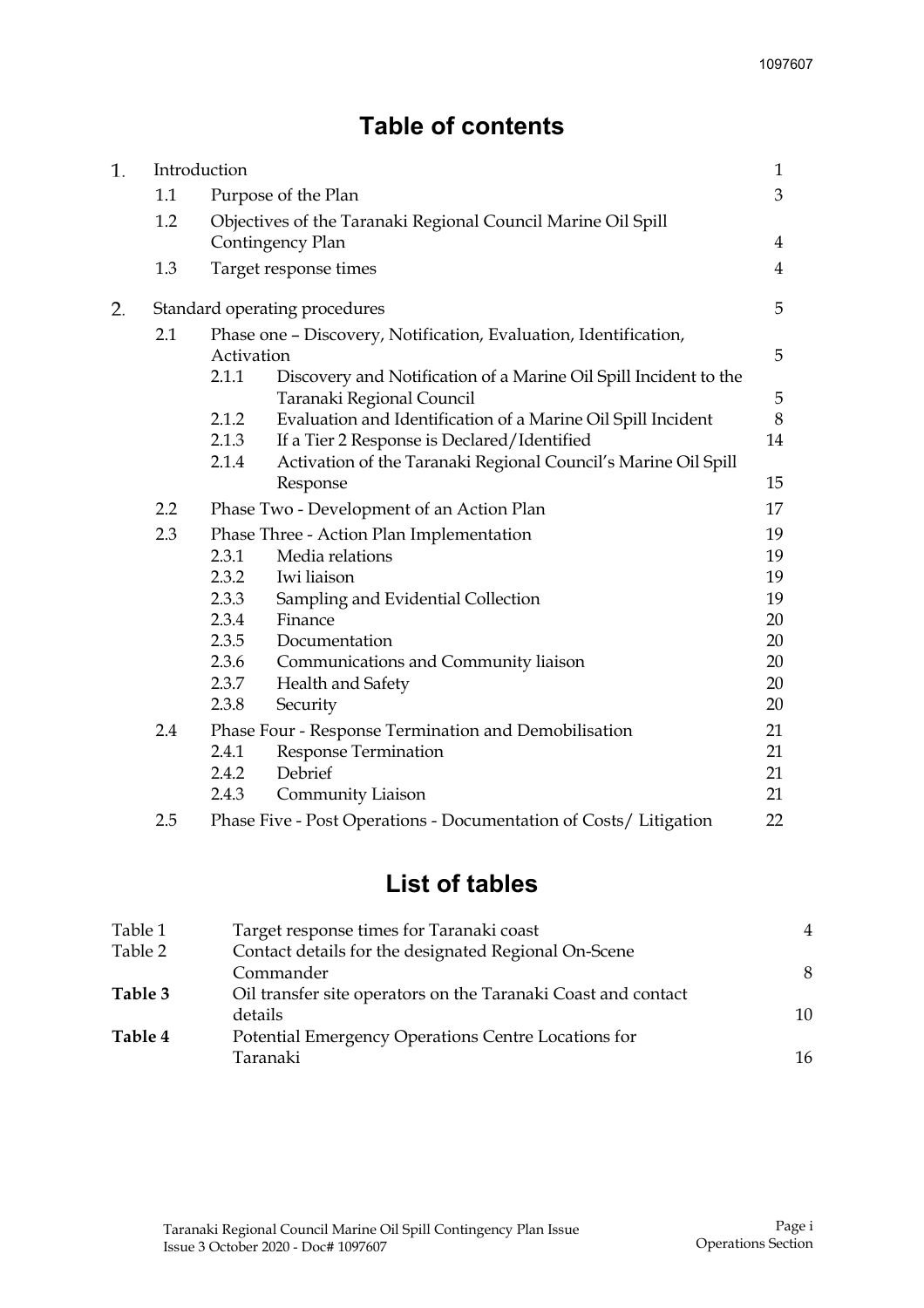# **List of figures**

| Figure 1        | Extent of coastal area covered by the Taranaki Regional |    |  |
|-----------------|---------------------------------------------------------|----|--|
|                 | Council Marine Oil Spill Contingency Plan               | 1  |  |
| Figure 2        | Operational hydrocarbon fields in Taranaki 2015         | 2  |  |
| Figure 3        | Taranaki Regional Council Incident Management Team      |    |  |
|                 | Structure                                               | 16 |  |
| <b>Figure 4</b> | Staff call-out tree                                     | 17 |  |

# **Annexes**

| Annex 1  | <b>Equipment and Resources</b>                            |
|----------|-----------------------------------------------------------|
| Annex 2  | Personnel Lists & Mobilisation Instructions               |
| Annex 3  | Communications                                            |
| Annex 4  | Sensitive Areas and Coastal Information                   |
| Annex 5  | Prediction of Oil Movement & Behaviour                    |
| Annex 6  | MoUs                                                      |
| Annex 7  | Plan Administration                                       |
| Annex 8  | Health & Safety Procedures & Protocols                    |
| Annex 9  | Financial Procedures & Protocols                          |
| Annex 10 | Media, Māori & Community Relations Procedures & Protocols |
|          |                                                           |

Annex 11 Documentation Procedures & Protocols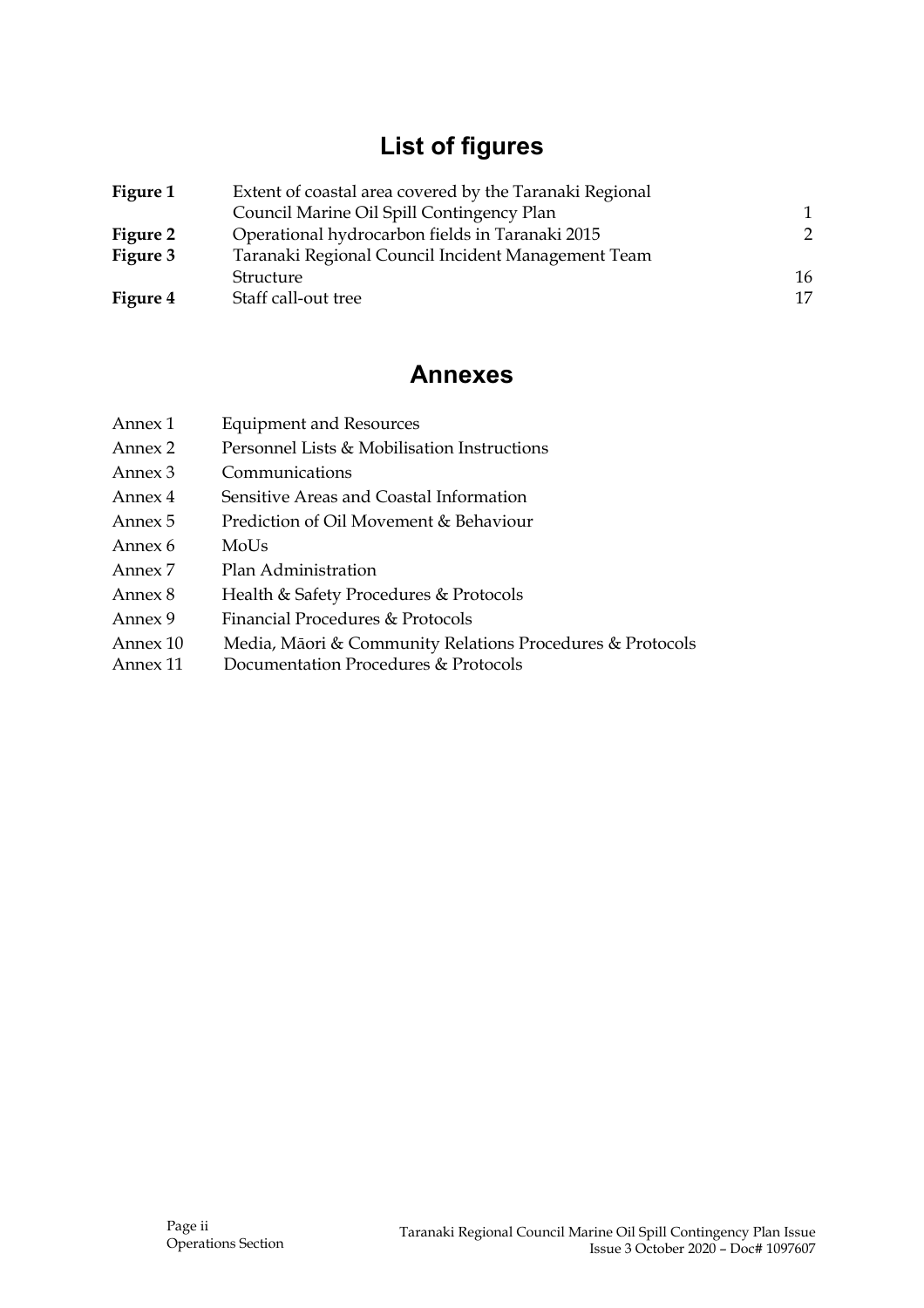# **Introduction**

The Taranaki Regional Council is responsible for responding to a regional (Tier 2) marine oil spill incident on the Taranaki Coast of the North Island within the Council's maritime area of jurisdiction shown in Figure 1. The *Maritime Transport Act 1994* requires the Taranaki Regional Council to prepare this document, the '*Taranaki Regional Council Marine Oil Spill Contingency Plan'* (the Plan). The Plan applies to coastal waters within the 12 nautical miles (nm) from the Taranaki coastline and in some instances coastal estuaries.



**Figure 1** Extent of coastal area covered by the Taranaki Regional Council Marine Oil Spill Contingency Plan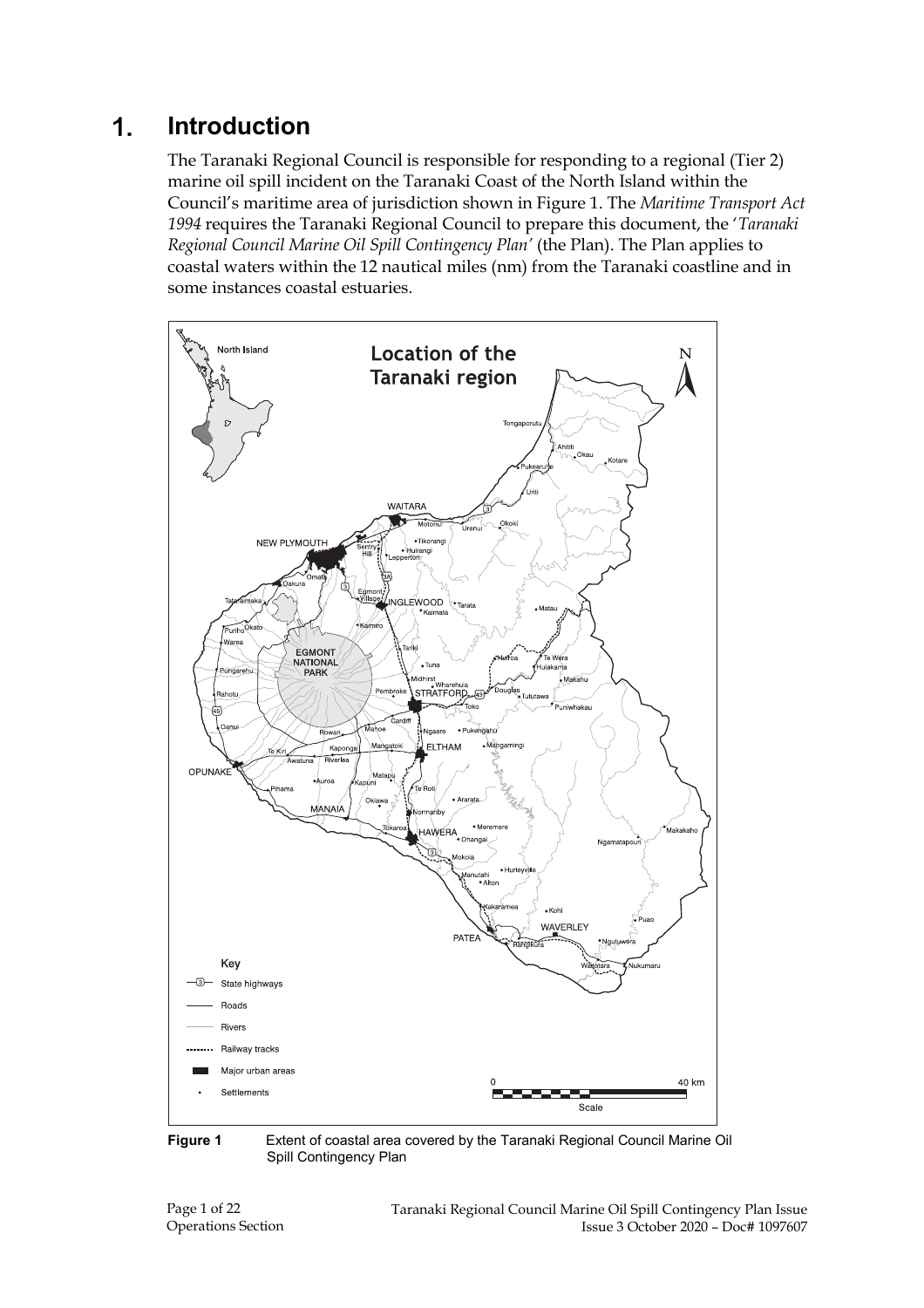Accordingly, this is the Taranaki Regional Council's operational plan for responding to marine oil spills. The Plan follows the format and, as far as practicable, the content of the *National Oil Spill Contingency Plan* prepared by Maritime New Zealand (MNZ). This is to ensure a co-ordinated approach should a regional (Tier 2) response escalate to a national (Tier 3) response.

The Taranaki region is the home of the New Zealand oil and gas industry and has thirteen onshore production facilities and two offshore facilities. The offshore Pohokura Field is within the Council's 12 nm limit and has onshore processing facilities. The offshore Kupe and Maui Fields are outside the Council's 12 nm limit and have onshore pipeline and processing facilities. Maari and Tui offshore facilities are also outside the 12 nm limit. As such the risk of an oil spill from the industry is increased and the industry, Maritime New Zealand and the Council need to work cooperatively towards addressing the risk. Oil spills have occurred in the past and action (including enforcement measures) undertaken by regulators. The previous versions of this plan have therefore been field tested and the resulting learnings incorporated into its review. A further outcome of the oil spills has been the recognition that media and community relations are both very important and potentially high risk, and are also likely to involve considerable resources.



**Figure 2** Operational hydrocarbon fields in Taranaki 2015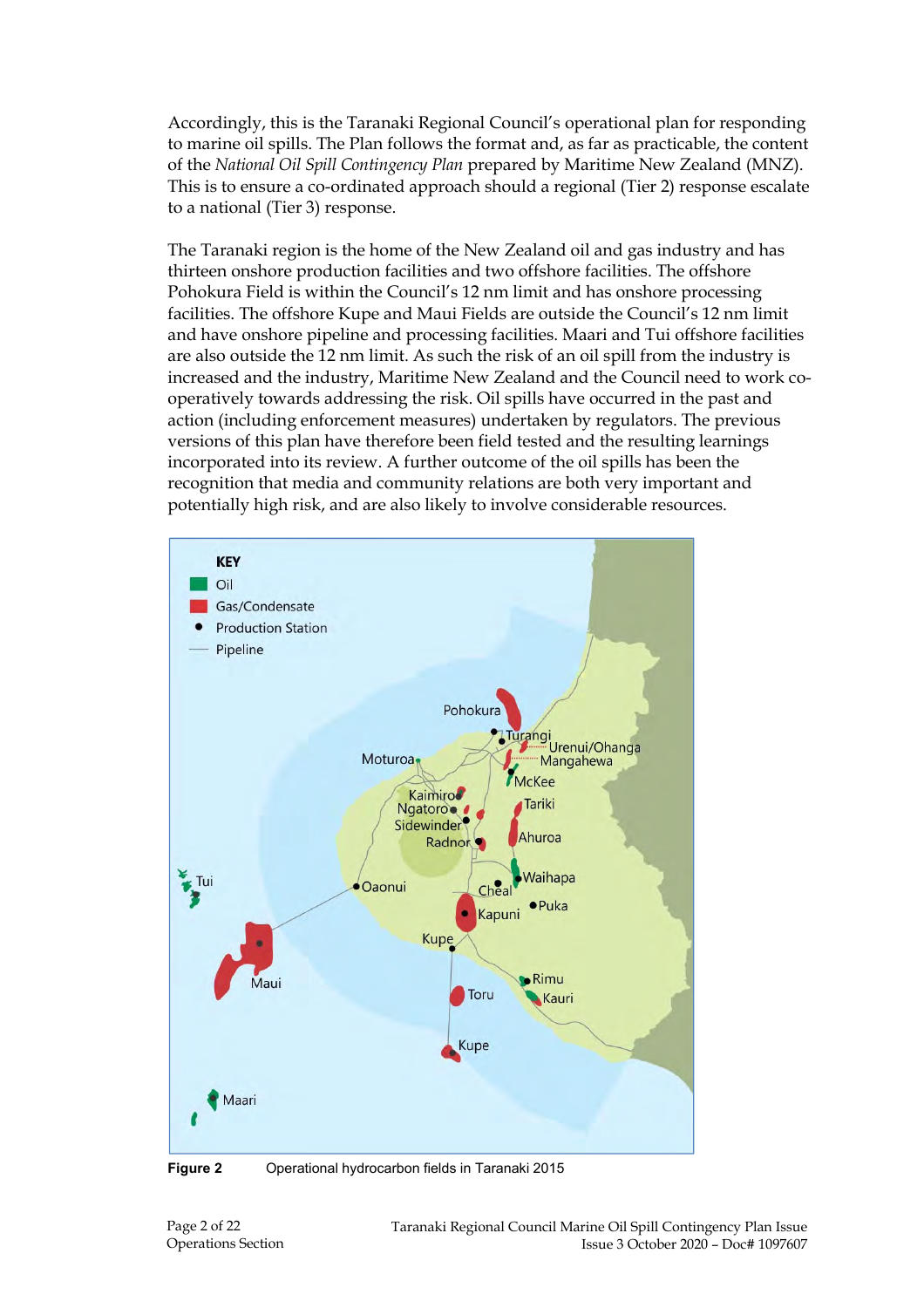This Plan replaces that prepared by Council in March 2016 and draws on changes in oil spill practices and local and national experience in responding to spills. The plan has been reviewed by MNZ and was approved in October 2020.

Contingency plans throughout New Zealand are standardised and staff that utilise them from beyond a region are assisted through a consistent approach.

# **1.1 Purpose of the Plan**

The purpose of the *Taranaki Regional Council Marine Oil Spill Contingency Plan,* as set out in section 288 of the *Maritime Transport Act 1994,* is to promote a planned and regionally co-ordinated response to any Tier 2 marine oil spill within the Taranaki region coast.

In the event of a Tier 3 response in Taranaki, this Plan will provide Maritime New Zealand with specific regional information to assist in responding effectively to the spill.

A Tier 2 marine oil spill is one that:

- (a) occurs within the regional council's area of jurisdiction;
- (b) is beyond the resources and/or expertise of any oil transfer site operators located within the Taranaki region or is not being appropriately responded to, or there is no identified spiller;
- (c) is within the capabilities of the Taranaki Regional Council to respond; and
- (d) for which the costs of the response will not exceed the capability of the Council to support the response.

The Plan describes the Taranaki Regional Council's marine oil spill response organisation and procedures, and information on spill response resources and cleanup techniques. The Plan is intended to provide guidance on the administrative and operational procedures involved in preparation, mobilisation, operation and termination of a marine oil spill response on the Taranaki coast.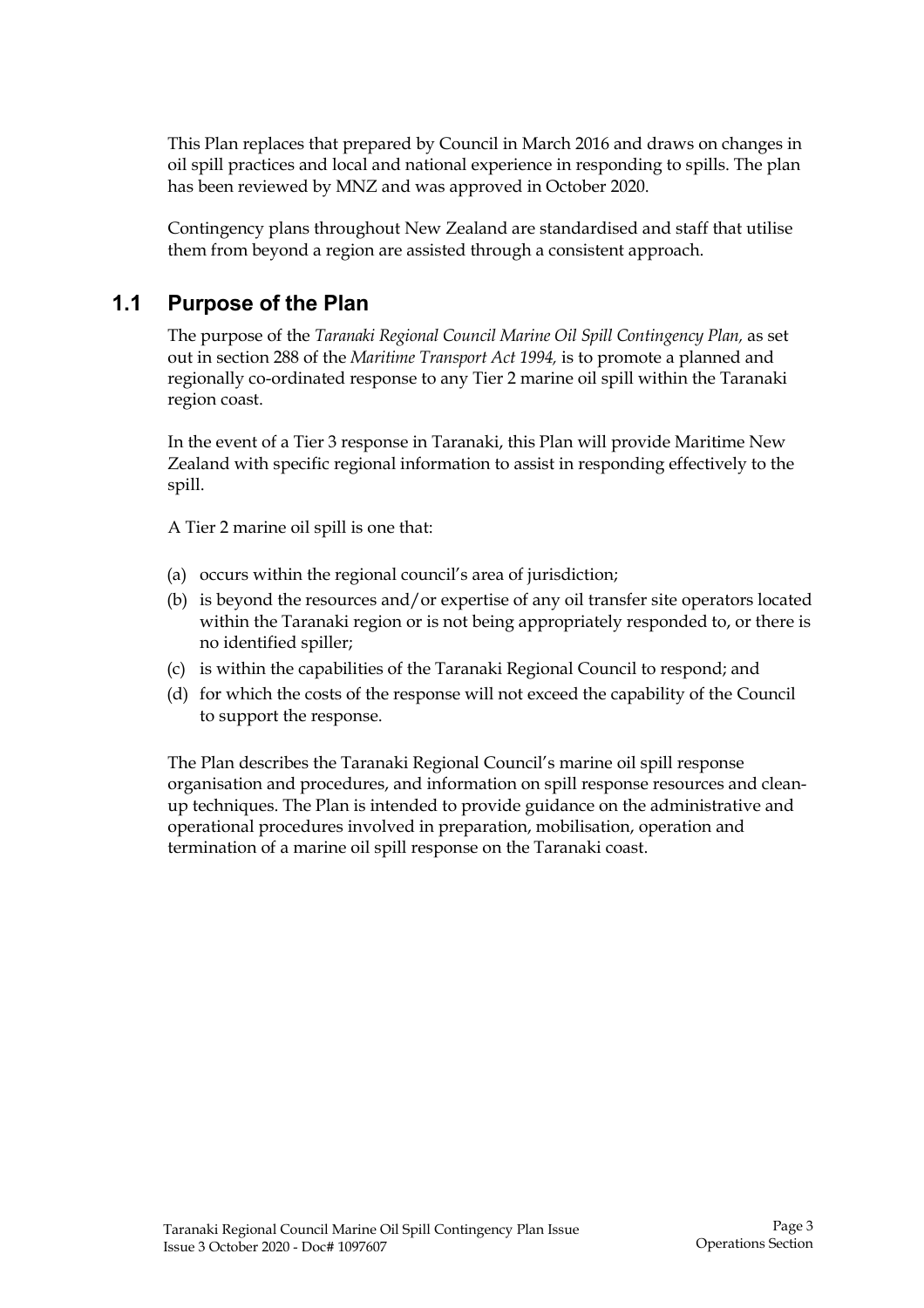# **1.2 Objectives of the Taranaki Regional Council Marine Oil Spill Contingency Plan**

The primary objectives of any Tier 2 response, and therefore this Plan, are:

- (a) to prevent further pollution from the marine oil spill; and
- (b) to contain and clean-up the marine oil spill,

in a manner that does not cause further damage to the marine environment, or any unreasonable danger to human life, or cause an unreasonable risk of injury to any person.

It must also be noted that in some spill situations the spill will simply be monitored to ensure that no environmental damage occurs, and that no physical clean-up activities may be undertaken (eg diesel spill into a warm, rough sea).

*Human safety and health have the highest priority in this Plan. Occupational safety and health requirements must be incorporated within any oil spill response undertaken and are described in paragraphs 2.3.9 of this Operations Section.* 

# **1.3 Target response times**

Target response times for the Taranaki coast in the event of a marine oil spill in the region are set out in Table 1.

| <b>Response Action</b>              | <b>Within Port Taranaki</b> | <b>Outside of the Port Area</b>                                      |  |
|-------------------------------------|-----------------------------|----------------------------------------------------------------------|--|
| Evaluate the spill                  | 1 hour                      | Within 1 hour of reaching the spill site                             |  |
| Alert response personnel            | l hour                      | Within 30 minutes of completing the evaluation                       |  |
| Carry out sampling                  | As soon as practicable      | As soon as practicable                                               |  |
| Mobilise equipment and<br>personnel | 2 hours                     | Within 2 hours of completing the evaluation                          |  |
| Commence the clean-up               | 2 hours                     | Within 4 hours of equipment and personnel<br>reaching the spill site |  |

**Table 1** Target response times for Taranaki coast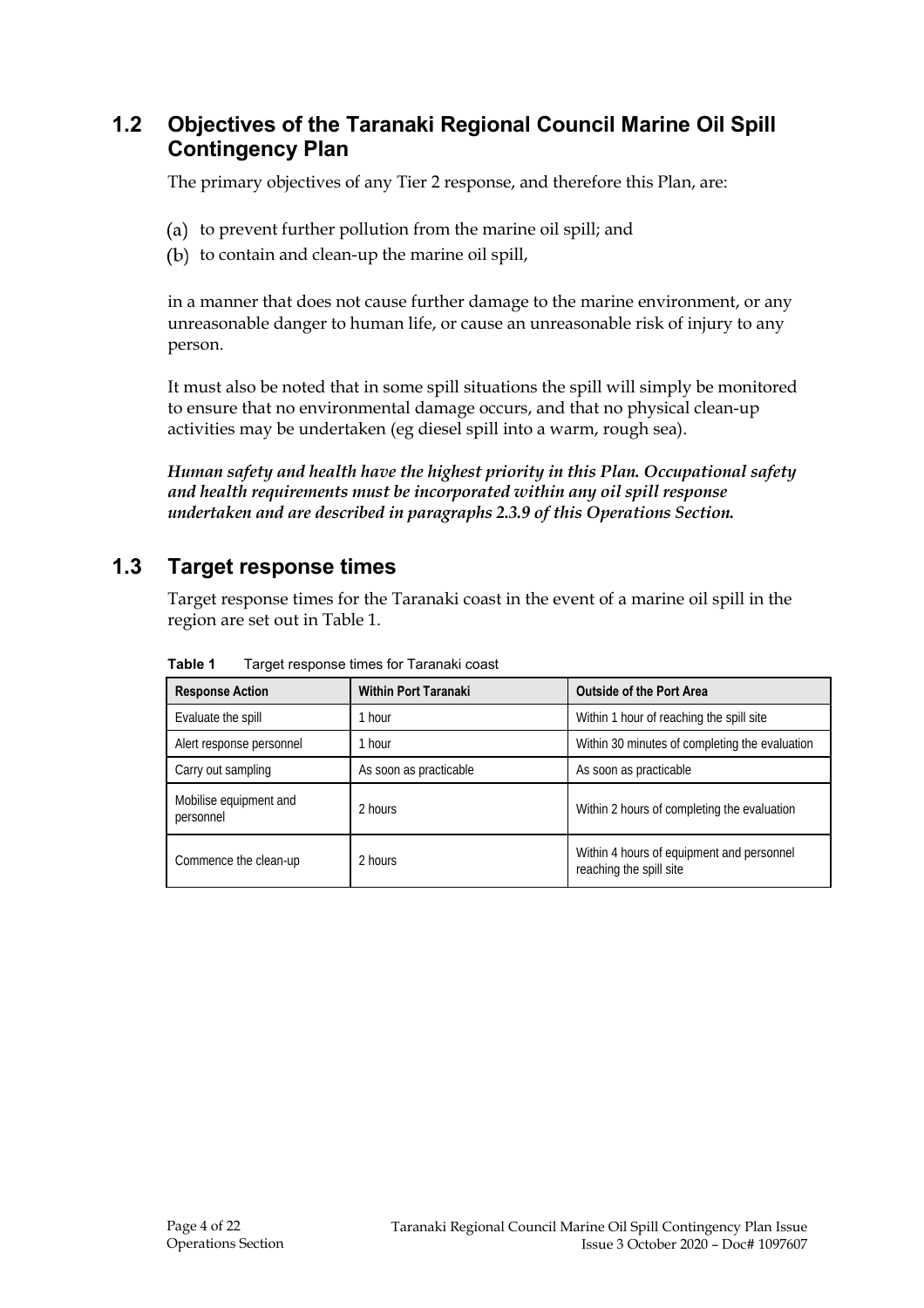# **Standard operating procedures**

# **2.1 Phase one – Discovery, Notification, Evaluation, Identification, Activation**

The actions to be carried out in Phase 1 (discovery, notification, evaluation, identification, activation) of an oil spill response are summarised in Flowcharts 1-4 on the following pages:

Flowchart 1: Phase 1, Spill Notification (page 7) Flowchart 2: Phase 1, Spill Evaluation (page 9) Flowchart 3: Phase 1, MNZ Notification (page 12) Flowchart 4: Phase 1, Response Activation (page 13)

Instructions for the personnel involved in Phase 1 of an oil spill response are also described in more detail below.

## **2.1.1 Discovery and Notification of a Marine Oil Spill Incident to the Taranaki Regional Council**

### **Instructions for anyone reporting a Marine Oil Spill**

In all instances a person reporting a marine oil spill must call the Taranaki Regional Council (TRC) **0800-736 222** or **06-765 7127** (24 hours) and state immediately that they are reporting a marine oil spill.

### **Notification of an Oil Spill from Maritime New Zealand**

If MNZ receives a report of a marine oil spill within the 12 nautical mile (nm) limit the responsibility to investigate and respond to a marine oil spill rests with the relevant regional council. In accordance with section 231 of the *Maritime Transport Act 1994* the Oil Spill Duty Officer (OSDO) from MNZ will inform the Council of any spill notified to MNZ within that Council's area of jurisdiction. The Council will investigate and respond as required, keeping the OSDO informed of both progress and the outcome.

If a spill occurs beyond the 12 nm limit and could potentially move within the 12 nm then the OSDO notifies the Council as soon as possible.

### **Instructions for the Taranaki Regional Council receptionist receiving a report of a Marine Oil Spill (Daytime Procedure)**

The Taranaki Regional Council receptionist, on receipt of notification of a marine oil spill should follow the instructions below. For clarity these actions are also described in Flowchart 1 on page 7.

- 1. Transfer the call to TRC staff, either the:
	- (a) Compliance Manager; or
	- (b) Administration Officer (Inspectorate), who will advise an Investigating Officer; and

ensure that the person reporting the oil spill reaches either of these parties directly and does not just leave a message on an answer-phone.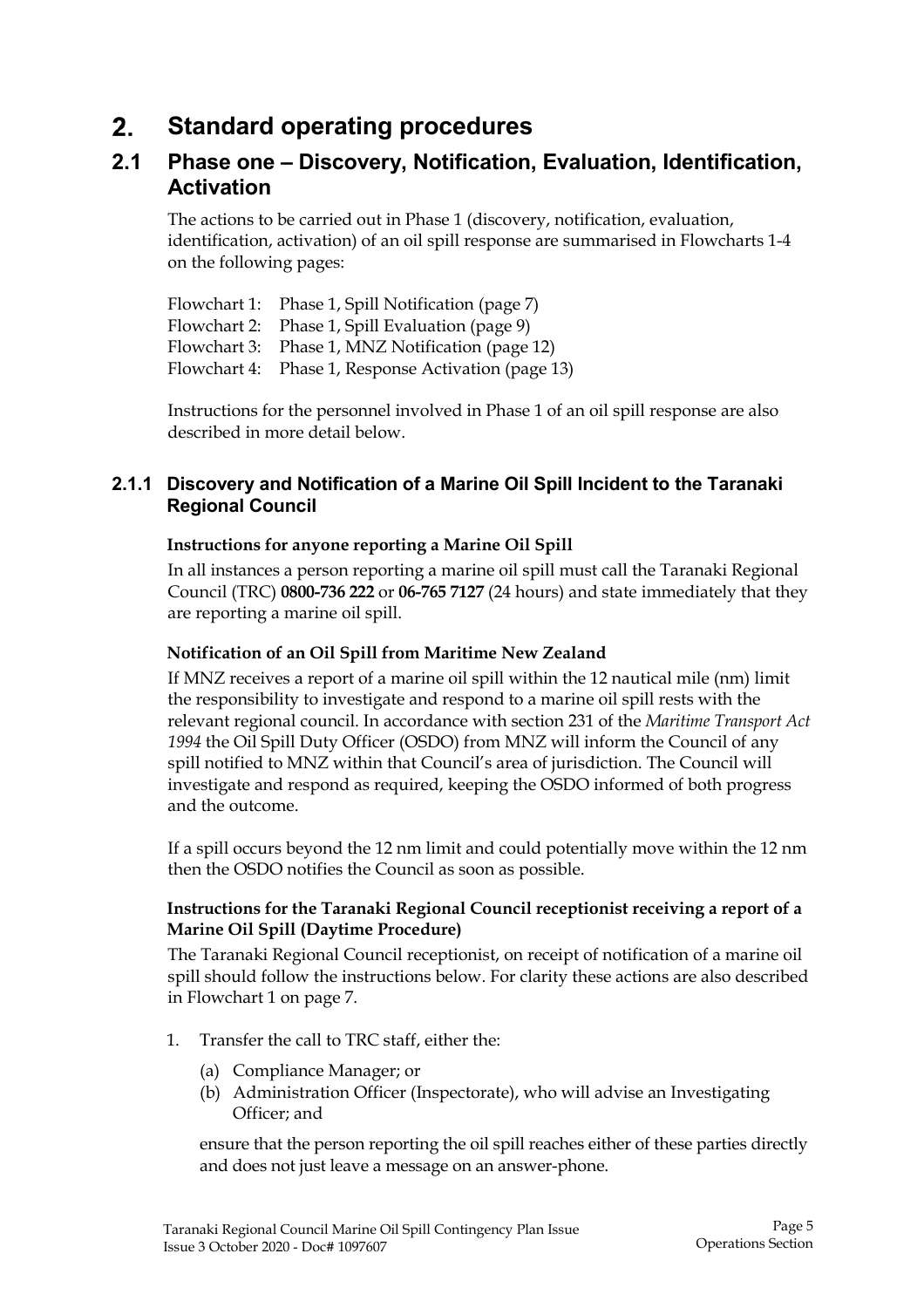- 2. If both of the parties listed in 1 above are not available, report the details of the reported oil spill to any Investigating Officer of the Inspectorate Section.
- 3. The response is then the responsibility of the Investigating Officer notified of the oil spill as given above.

#### **Instructions for the After Hours Call Centre Operator, receiving a report of a Marine Oil Spill (After Hours Procedure)**

The Call Centre Operator, on receipt of notification of a marine oil spill should follow the following instructions:

- 1. Record the details of the reported oil spill in the recording system and
- 2. Immediately phone the TRC Duty Investigating Officer or his/her back-up as per the procedure.

In the unlikely event that neither the Duty Investigating Officer nor the back-up can be contacted the operator should phone one of the following senior Taranaki Regional Council personnel:

| <b>Bruce Pope</b><br>(Compliance Manager) | Mobile 027-442 7492  |
|-------------------------------------------|----------------------|
| Fred McLay                                | Phone 06-753 5724 or |
| (Director – Resource Management)          | Mobile 027-446 7651  |

3. The response is then the responsibility of the person notified of the oil spill as given above.

#### **Instructions for the Taranaki Regional Council person notified of an oil spill**

On receiving a notification of a marine oil spill, the Taranaki Regional Council person should immediately notify the Regional On-Scene Commander listed in Table 2, verbally in the first instance, followed by a hard copy of any information obtained/notified.

#### **Regional On-Scene Commander designates and contact details**

In anticipation of an oil pollution incident requiring involvement of the Taranaki Regional Council, the officers identified in Table 2 are appointed as Regional On-Scene Commanders for Taranaki. In the unlikely event of an incident occurring in which the officers named in Table 2 are unavailable, Regional On-Scene Commanders from other regions may be used. Contact details for personnel from other regions are given in the *National Marine Oil Spill Contingency Plan*, Annex 2.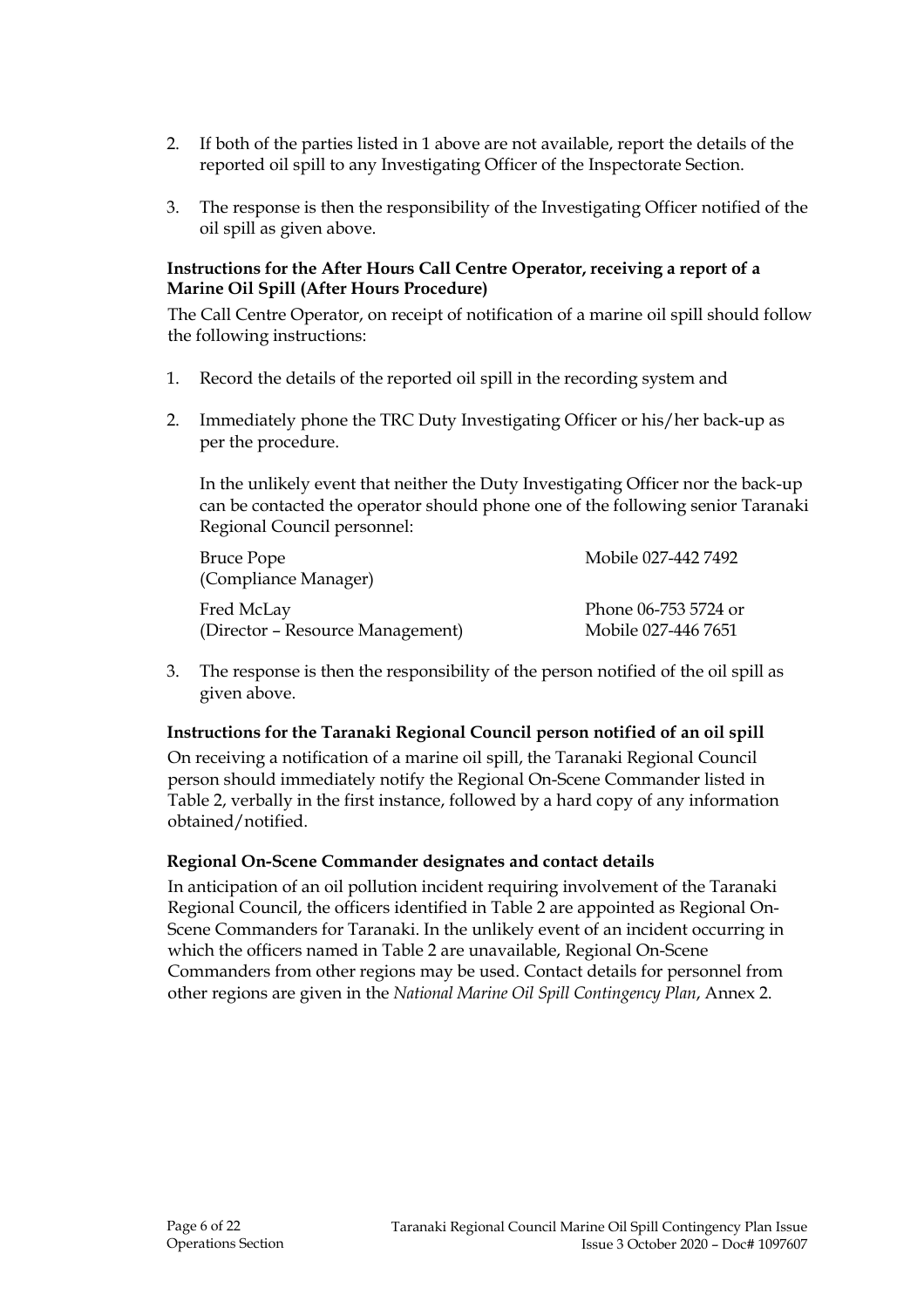#### **Flowchart 1: Phase 1, Spill Notification**



Go to flowchart 2 (page 9)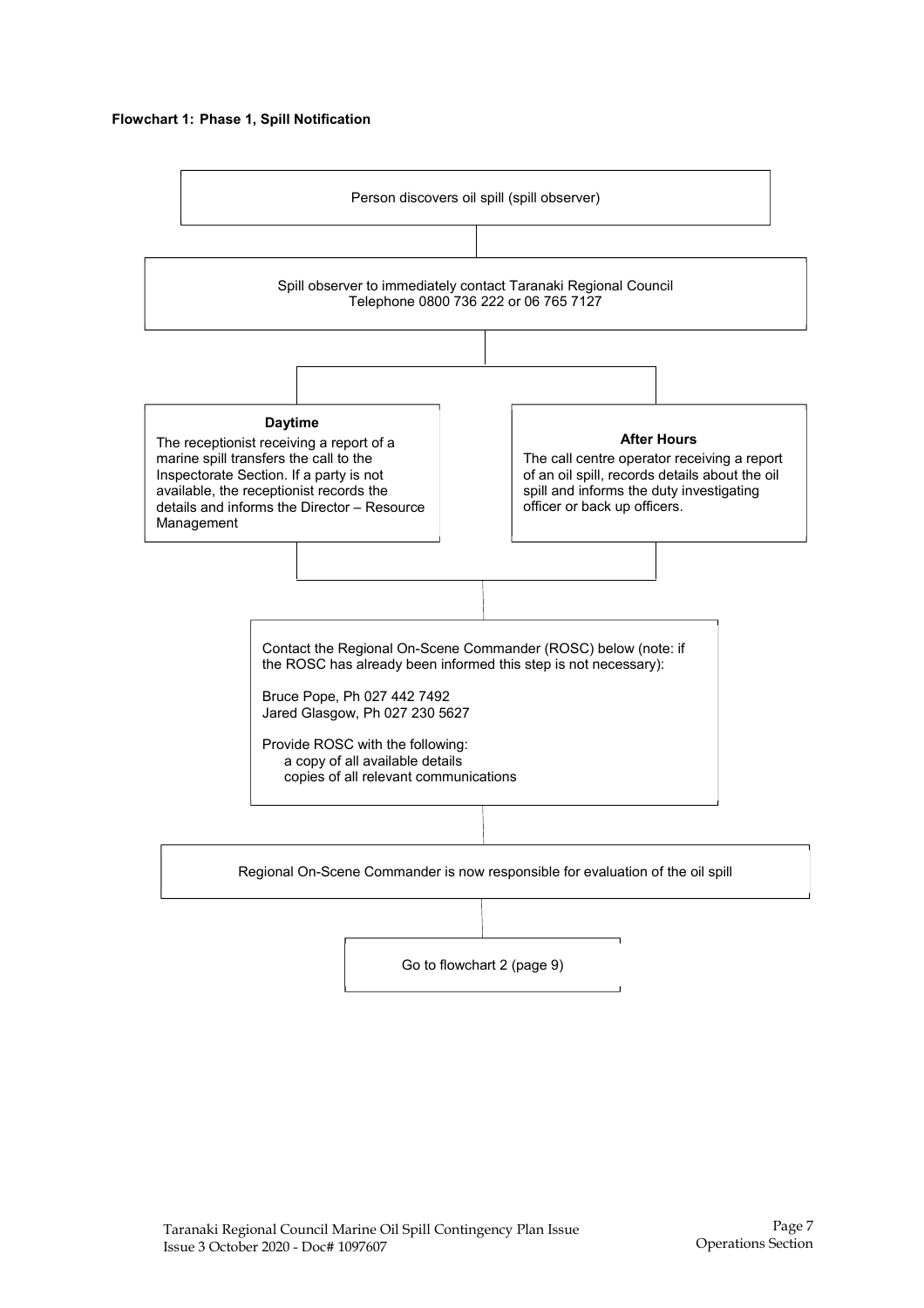|                   | <b>Work Contact Details</b>       |                                  | <b>After Hours Contact Details</b> |                      |
|-------------------|-----------------------------------|----------------------------------|------------------------------------|----------------------|
| <b>Name</b>       | <b>Address</b>                    | Phone/Fax                        | <b>Address</b>                     | Phone/Fax            |
| <b>Bruce Pope</b> | TRC, 47 Cloten Road,              | Ph: 06-765 7127                  | <b>Frankley Road</b>               | Mobile: 027-442 7492 |
| Regional On-Scene | Stratford                         | Mobile: 027-442 7492             | New Plymouth                       |                      |
| Commander         |                                   | Fax: 06-765 5097                 |                                    |                      |
|                   |                                   | Email: bruce.pope@trc.govt.nz    |                                    |                      |
| Jared Glasgow     | TRC, 47 Cloten Road,<br>Stratford | Ph: 06-765 7127                  | Wairau Road                        | Mobile 027 230 5627  |
| Regional On-Scene |                                   | Mobile 027 230 5627              | Oakura                             |                      |
| Commander         |                                   | Fax: 06-765 5097                 |                                    |                      |
|                   |                                   | Email: jarde.glasgow@trc.govt.nz |                                    |                      |

**Table 2** Contact details for the designated Regional On-Scene Commander

# **2.1.2 Evaluation and Identification of a Marine Oil Spill Incident**

Investigation and/or assessment of the spill is the Regional On-Scene Commander's first task following receipt of the notification. Flowchart 2 (Page 9) summarises the key steps in an oil spill evaluation and gives cross-references to important information in this Plan.

The evaluation should be guided using the 'Responder Aide Memoire', which all responders should have and a copy can be found in WEBOC library.

Key information to obtain during the spill evaluation includes:

- Spill location;
- Size and extent of the spill (see Annex 5);
- Oil type (refer Responder Aide Memoire);
- Position of the spill in relation to marine and coastal resources (see Annex 4);
- Movement of the oil (see Annex 5);
- Spill source and sampling (refer Prosecution and Cost Recovery Guideline); and
- Weather Conditions (see Annex 5).

Flowchart 2 should also be used to determine whether the responsibility for responding lies with an oil transfer site operator, the Regional Council or Maritime New Zealand.

#### **Tier 1 Response Required**

If there is an identified spiller who is willing and able to respond adequately to the spill then a Tier 1 response is required. The Regional On-Scene Commander must immediately inform the oil transfer site or offshore installation operator and pass on any relevant information. The oil transfer site or offshore installation operators on the Taranaki Coast and their contact details are listed in Table 3.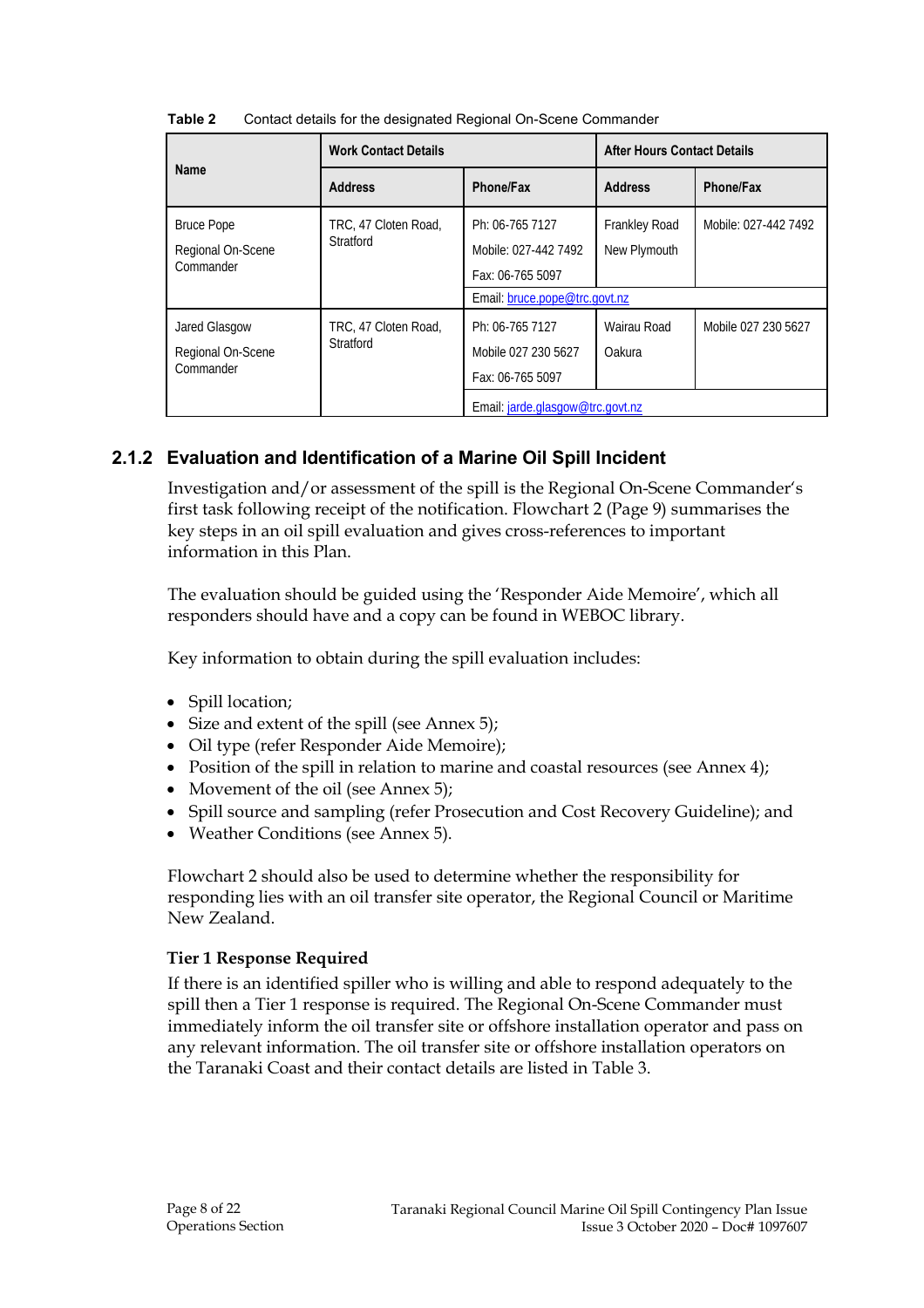#### **Flowchart 2: Phase 1 Spill Response**



Page 9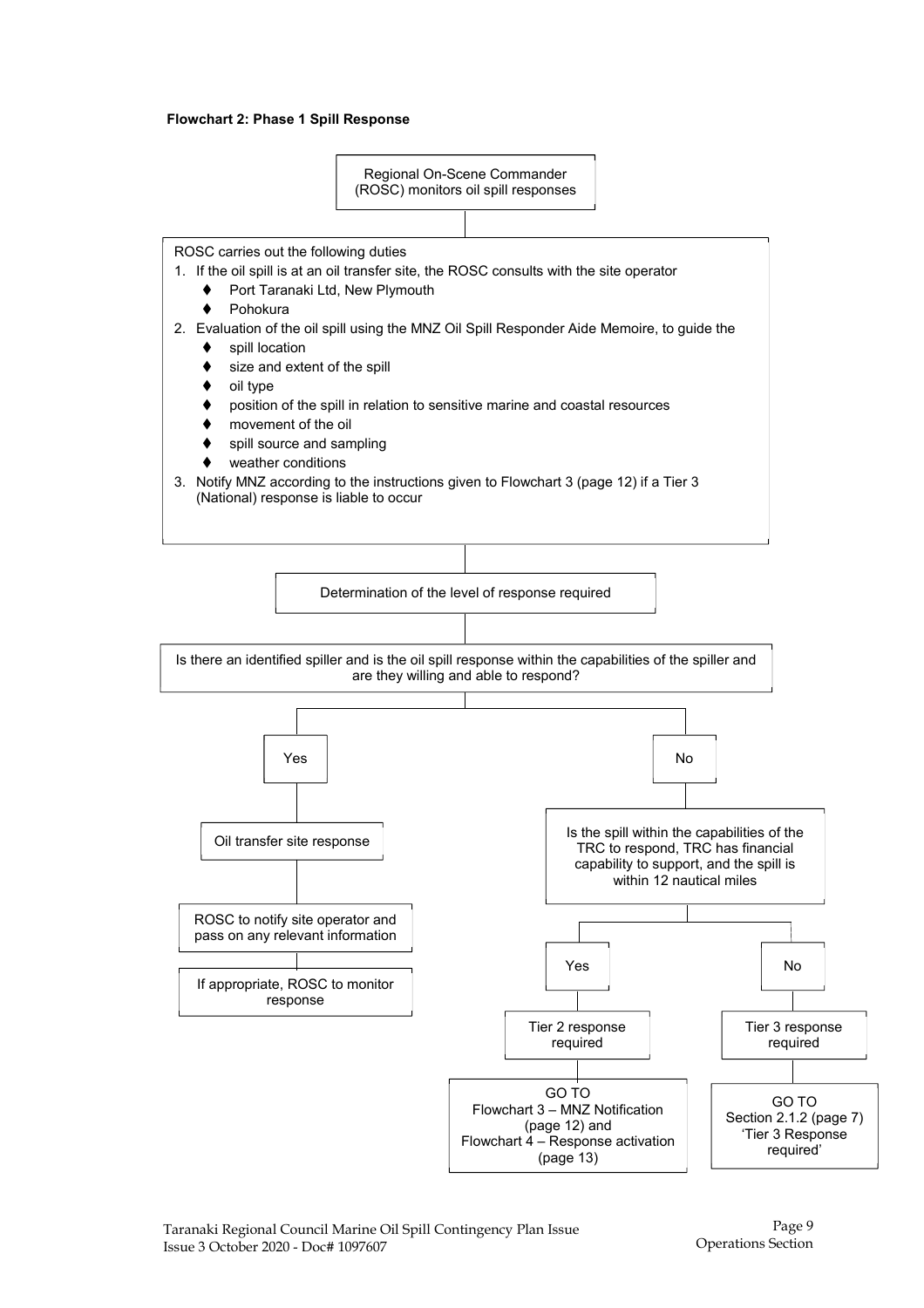| Table 3<br>Oil transfer site operators on the Taranaki Coast and contact details |  |
|----------------------------------------------------------------------------------|--|
|----------------------------------------------------------------------------------|--|

| Oil Transfer Site Operators on the Taranaki Coast                          |                                  |                                                                                       |  |
|----------------------------------------------------------------------------|----------------------------------|---------------------------------------------------------------------------------------|--|
| <b>Name</b>                                                                | Location                         | <b>Contact Details</b>                                                                |  |
| Port Taranaki Ltd                                                          | Port Taranaki,<br>New Plymouth   | Ph 06 751 0200<br>or 06 759 9740 (Watch House)                                        |  |
| Pohokura production station and<br>offshore installation - OMV<br>Taranaki | Motunui and 8.5km from shoreline | Ph 06 757 7207<br>or 06 757 7126 (Control room)                                       |  |
| Kupe – production station and<br>offshore installation - Beach<br>Energy   | Manaia and 30 km from shoreline  | Kupe Control Room<br>06 274 9712                                                      |  |
| Maui - Production station - OMV<br>Taranaki                                | Oaonui                           | 06 75 87 609 (Office hours)<br><b>Emergency Response Co-ordinator</b><br>026 256 0347 |  |

The Regional On-Scene Commander must provide all information relating to the spill to the oil transfer site operator and may monitor the oil spill response. At any stage, should the Regional On-Scene Commander consider that the response is not adequate, the Regional On-Scene Commander has the designated authority to declare that a Tier 2 response is necessary and take control of the spill response. The oil transfer site operator will be advised in writing at the time this decision is taken.

### **Tier 2 Response Required**

If a regional council Tier 2 response is required the Regional On-Scene Commander takes control of the oil spill response.

Key steps for activation of a Tier 2 response are summarised in:

- Flowchart 3: RCCNZ and MNZ Notification procedure (Page 12); and
- Flowchart 4: Tier 2 Response Activation (Page 13).

Activation of a Tier 2 response is discussed in detail in Sections 2.1.3–2.1.4.

#### **Tier 3 Response Required**

If the response required:

- is beyond the capabilities of the TRC;
- the costs exceed the capability of the Council to support the response; or
- is for a spill outside 12 nautical miles;

the National On-Scene Commander will take control of the response.

If it appears likely that a Tier 3 response may be required MNZ should be notified immediately as follows:

- 1. Telephone the Rescue Coordination Centre (RCCNZ), MNZ Tel: 0508 472269 or (04) 577 8030 (24 hours); and
- 2. Log on to WEBEOC and fill out the Notification form which is sent to RCCNZ and MNZ OSDO **or** fax at least the first page of the form 'Initial Notification of Marine Oil Spills to MNZ by Councils' to: (04) 577 8038, or email to rccnz@maritimenz.co.nz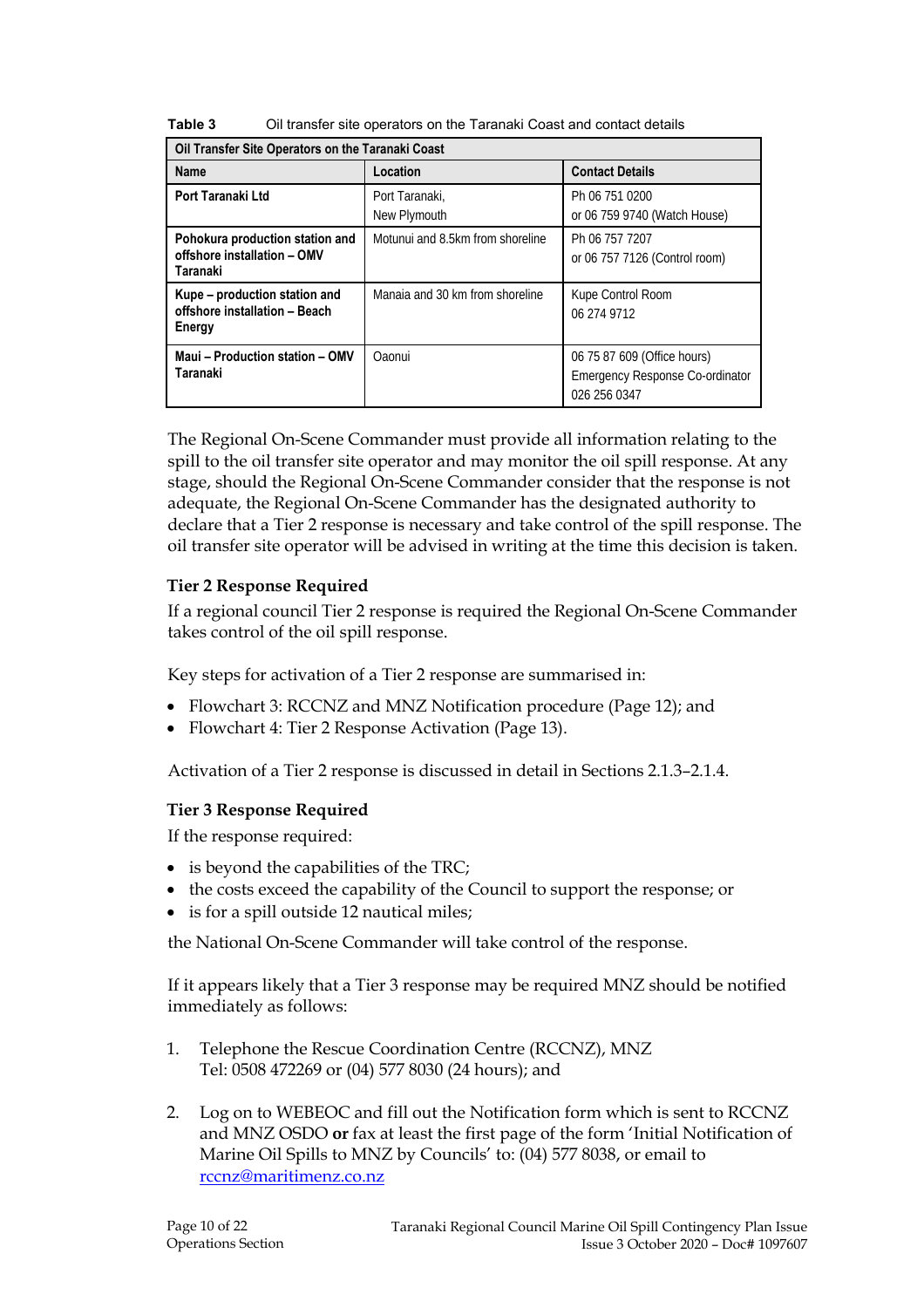The Oil Spill Duty Officer (OSDO) will establish a line of communication with the Regional On-Scene Commander. If a Tier 3 response is declared, subsequent communication will probably be via the National On-Scene Commander.

While the oil spill response is now the responsibility of MNZ, the Regional On-Scene Commander should ensure that a line of communication is maintained with the OSDO or National On-Scene Commander and provide all reasonable assistance requested by MNZ. This may include investigations, establishment of the Emergency Operations Centre, mobilisation of personnel or equipment, or any other response activities as required by the National On-Scene Commander.

### **Declaration of a National (Tier 3) Response by MNZ**

If the National On-Scene Commander considers that a Tier 1 response operation (outside 12 nm) or a regional council is unable to, or is inadequately managing the response to an oil spill incident, the National On-Scene Commander may declare the incident to be a nationally significant oil spill, and take responsibility for the response.

The Tier 1 responder or Regional On-Scene Commander will be advised in writing of this decision at the time it is taken. The Regional On-Scene Commander should continue to provide all reasonable assistance requested by MNZ and may be required to carry out the response until the National On-Scene Commander (NOSC) arrives.

### **Cost of Clean-up Likely to Exceed the Capability of the Council to Support the Response**

Where a regional council is coping adequately with the oil spill response, but the cost of that clean-up is likely to be beyond the financial capability of TRC, the NOSC can declare the response to be a national (Tier 3) response. This ensures that the costs associated with a nationally significant response operation become the responsibility of the NOSC and MNZ.

If it appears that a Tier 2 response is likely to be of national significance the NOSC and National Response Team will need time to arrange the transition of responsibility. For this reason the MNZ has advised regional councils to notify when a regional response operation exceeds or is estimated to exceed \$100,000.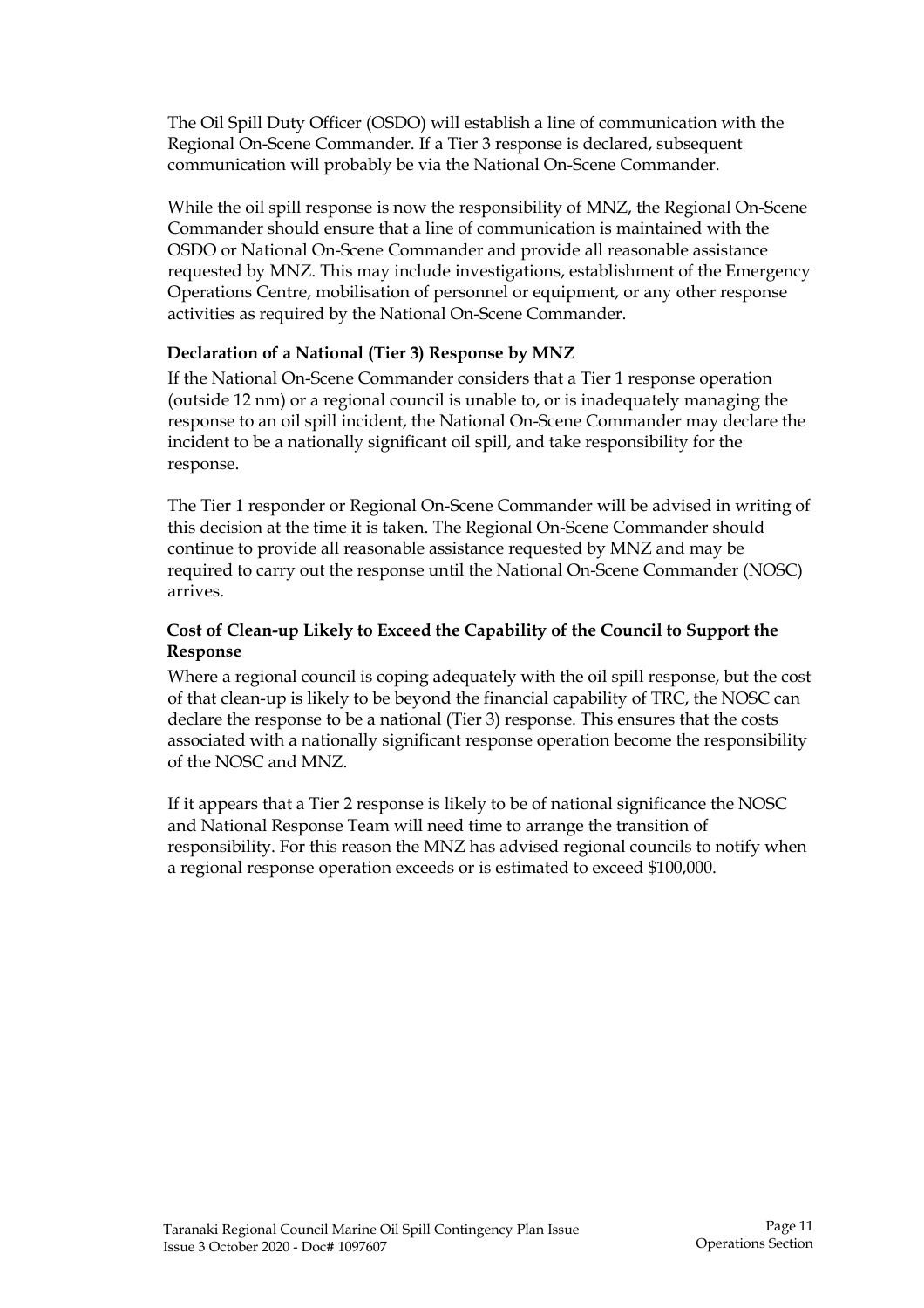#### **Regional Council Oil Spill Notification Procedure**



b.The answer is yes to any one of the four questions contained at the beginning of this procedure.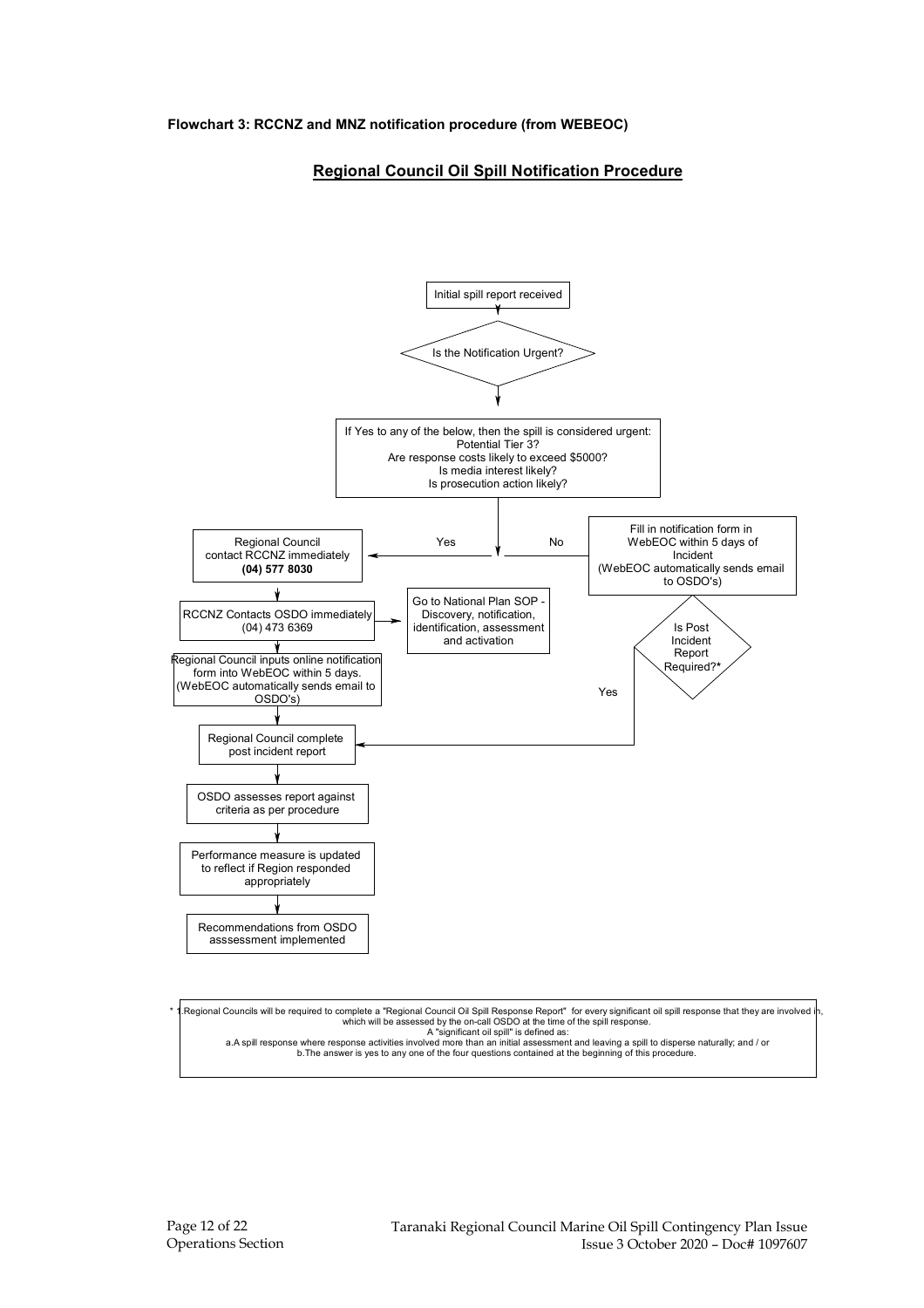

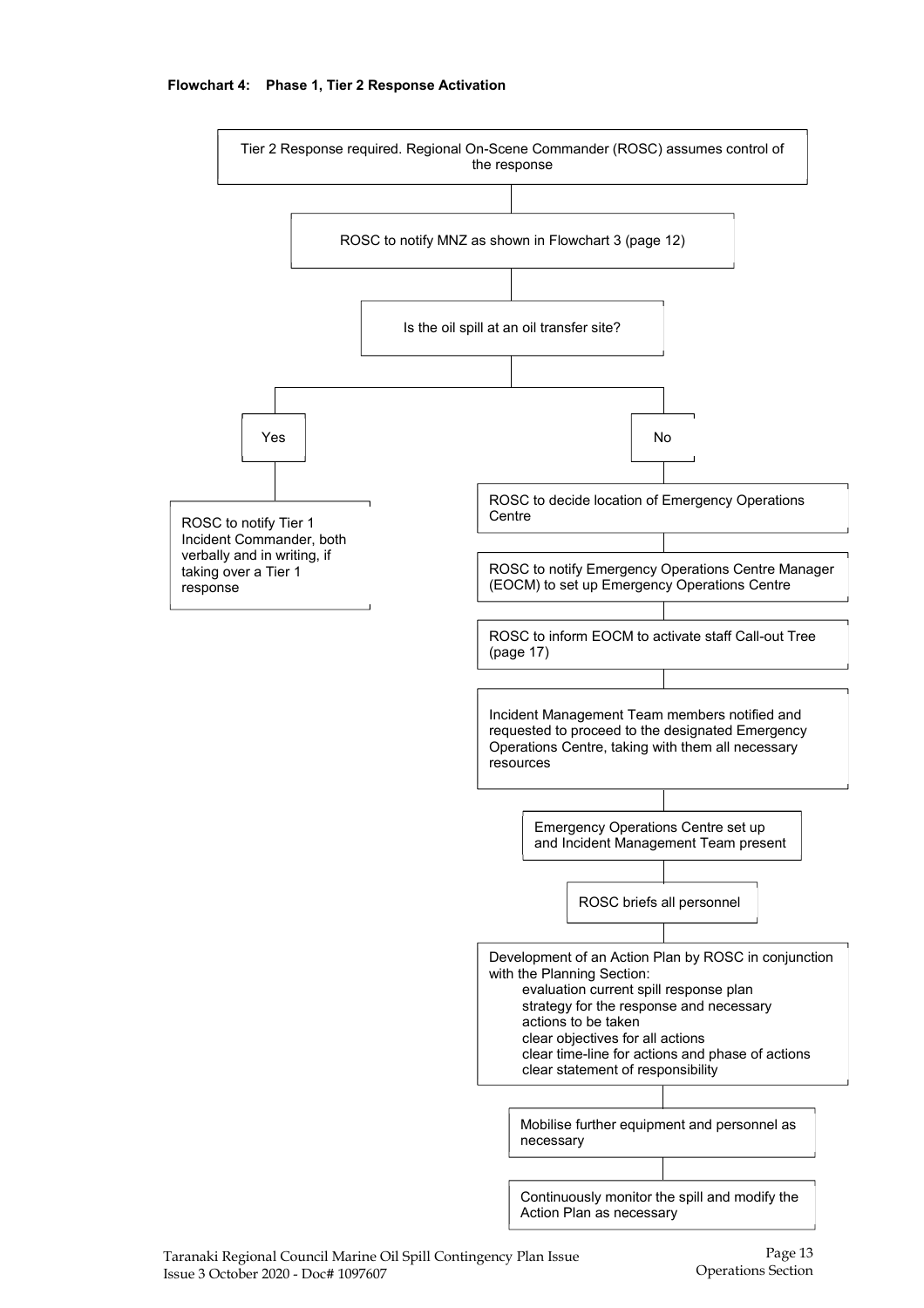### **2.1.3 If a Tier 2 Response is Declared/Identified**

If a Tier 2 response is declared/identified, the following actions will be taken:

- Regional On-Scene Commander (ROSC) assumes full responsibility for the response operation;
- Taranaki Regional Council person initially notified of the oil spill assists the ROSC to notify MNZ as depicted in Flowchart 3 (page 12) and activates the call-out tree (page 17); and
- ROSC activates the response operation as summarised in Flowchart 4 (page 13) and Section 2.1.4.

#### **Regional On-Scene Commander Assumes Control**

The ROSC is responsible to the Chief Executive, Taranaki Regional Council for the entire marine oil spill response and clean up operation, and is authorised to assume responsibility for the response operations whenever he/she considers it appropriate.

#### **Briefing of the Regional On-Scene Commander**

When the ROSC has assumed responsibility for the response operation, all the information collected about the spill should be made available to the ROSC by the person receiving the initial notification of the oil spill. This will also include the initial notification form, details of any other communications and appropriate nautical charts.

#### **Transfer of Responsibility for Response from the Tier 1 Incident Commander to the Regional On-Scene Commander**

Once the ROSC has determined that a regional response will be necessary the appropriate Tier 1 Incident Commander should be notified and briefed as soon as possible. The Tier 1 Incident Commander will be notified in writing that the response is now under the control of the ROSC. This is the responsibility of the ROSC.

### **Legal Authority of the Regional On-Scene Commander**

Section 300 of the *Maritime Transport Act 1994* authorises the Regional On-Scene Commander to take whatever measures are necessary, within the powers set out in the Act, to respond to a spill if notified by the Director of Maritime New Zealand or if they otherwise become aware of the spill. Sections 305 and 311 in particular set out the specific powers of the Regional On-Scene Commander, whilst section 312 sets out specific limits. All designated Regional On-Scene Commanders are to be fully familiar with these provisions.

The role and responsibilities of the Regional On-Scene Commander are given in Annex 2, with financial procedures and delegations given in WEBEOC library – 'Finance'.

#### **Response Costs**

If the response costs exceeds the capability of the Regional Council to support the response then a request can be made to make the response a Tier 3 response, which becomes the responsibility of MNZ.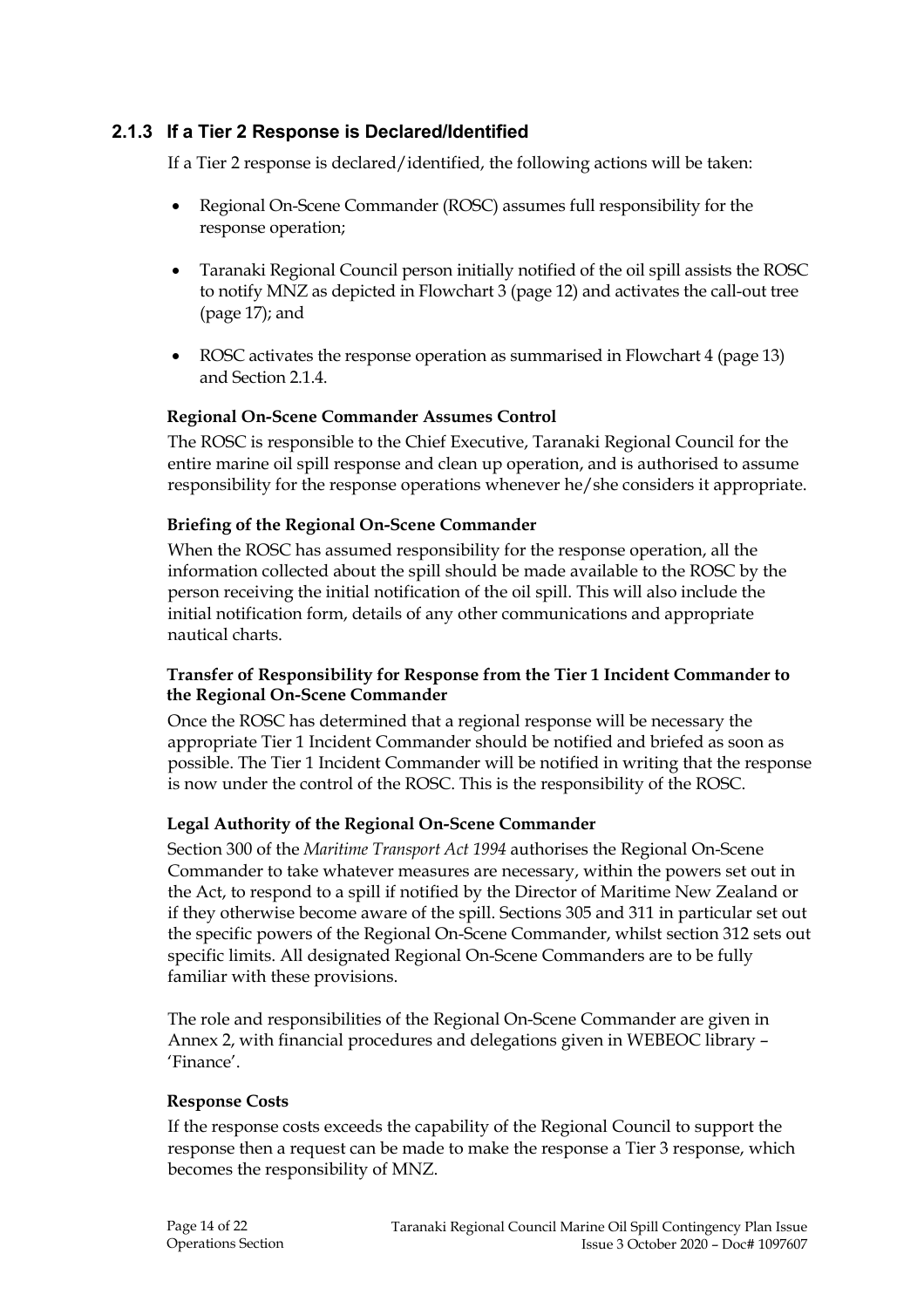The Regional On-Scene Commander is required to inform the OSDO should the expenditure for a Tier 2 response reach \$100,000. This is to ensure that MNZ is aware that a Tier 2 response may potentially escalate to a Tier 3 response.

All costs incurred shall be separately accounted for. For the purposes of a potential claim under the Civil Liability Convention and/or Fund Convention, claims against the spiller must be supported by certain specific details. These are set out in WEBEOC library – 'Finance'.

### **2.1.4 Activation of the Taranaki Regional Council's Marine Oil Spill Response**

#### **The Taranaki Regional Council's Marine Oil Spill Response**

A summary of the key steps in the Tier 2 response is shown in Flowchart 4 (page 13). The Taranaki Regional Council's marine oil spill response involves an integrated system which is designed to either escalate from and complement a site (Tier 1 response); or to form the foundation for a Tier 3 national response. It is also designed to link in with and utilise the response systems of the spiller (if present). The operational part of the regional structure is under the overall command of the Regional On-Scene Commander.

For all issues related to the marine oil spill the Regional On-Scene Commander has the legislative responsibility to act. All other parties with an interest in supporting the actions of the Regional On-Scene Commander, including the spiller, must recognise this role. However, where issues or problems directly or indirectly associated with the incident or response is clearly the responsibility of other parties or agencies, which are in a better position to act, then they should be able to do so.

#### **Establishment of the Emergency Operations Centre**

The Regional On-Scene Commander (ROSC) will notify the Emergency Operation Command Centre Manager (EOCM) to set up an Emergency Operations Centre (EOC). The extent of the Emergency Operations Centre will be determined by the ROSC to suit the size of the response required. The location of the EOC will depend on the location of the oil spill and will be decided by the ROSC.

The EOC may augment an existing Tier 1 Command Centre and arrangements will need to be a made on a case-by-case basis between the ROSC and the Tier 1 On-Scene Commander. Potential locations for Emergency Operations Centres in Taranaki are summarised in Table 4 below.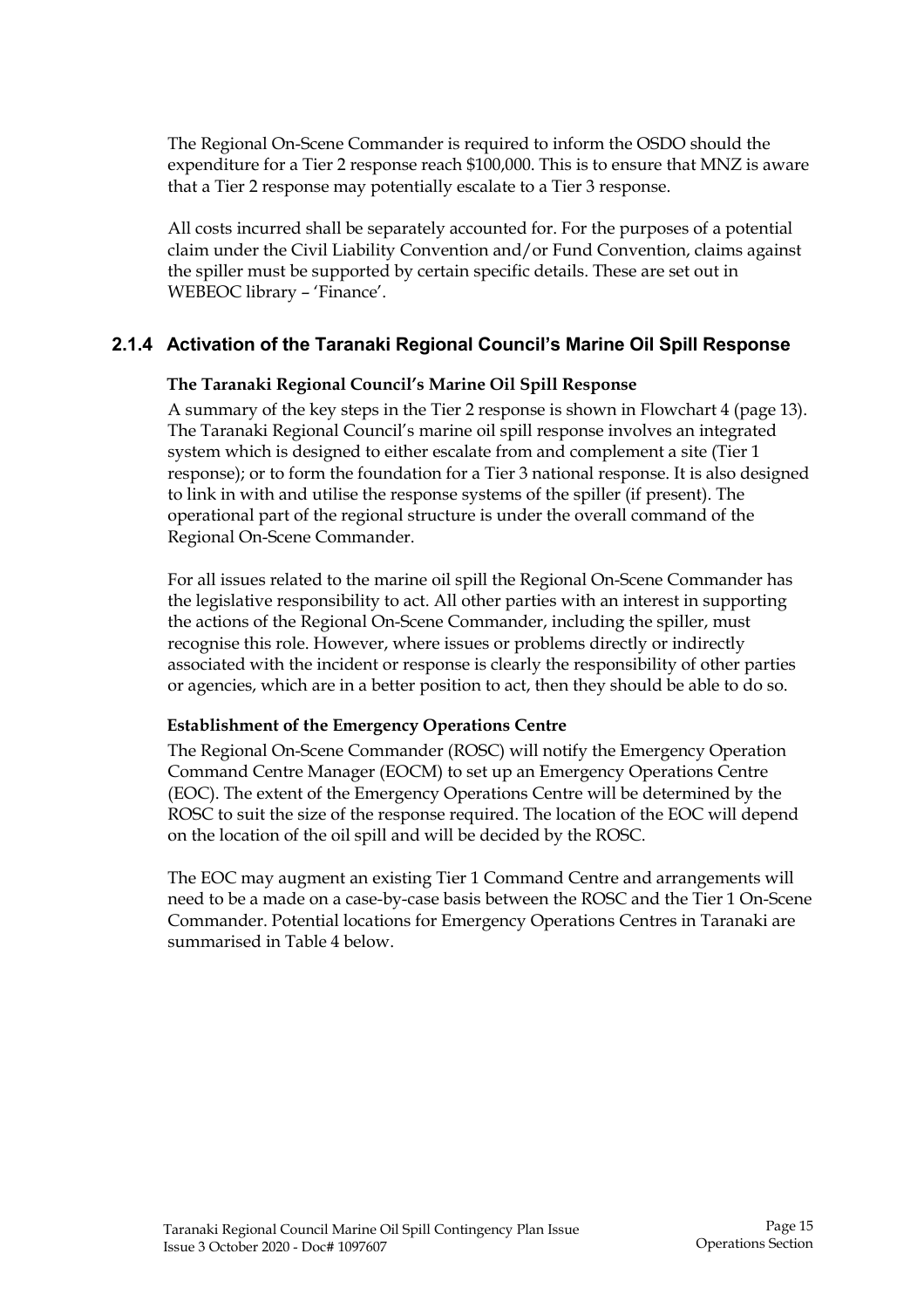| <b>Potential Emergency Operations</b><br><b>Centres</b> | <b>Address</b>               | Contact                                                       |
|---------------------------------------------------------|------------------------------|---------------------------------------------------------------|
| <b>Emergency Management Office</b>                      | 45 Robe Street, New Plymouth | Craig Campbell-Smart<br>Ph 06-7581110 (wk)<br>Mob 027-2435796 |
| <b>TRC Boardroom</b>                                    | 47 Cloten Road, Stratford    | Ph 06-7657127 (24 hrs)                                        |

**Table 4** Potential Emergency Operations Centre Locations for Taranaki

### **Incident Management Team Structure**

The Incident Management Team Structure is outlined in Figure 3 below. The Incident Management Team (IMT) works from the Emergency Operations Centre (EOC).





### **Notification of Incident Management Team Members**

Once notified by the ROSC, the Administration Officer (Inspectorate) will activate the staff call-out tree in Figure 4 below to the extent required by the ROSC. The Chief Executive will generally be notified as opposed to being directly involved in an oil spill incident. Contact details for potential IMT members are set out in Annex 2. All IMT members are to proceed to the designated EOC, taking with them the necessary resources as set out below.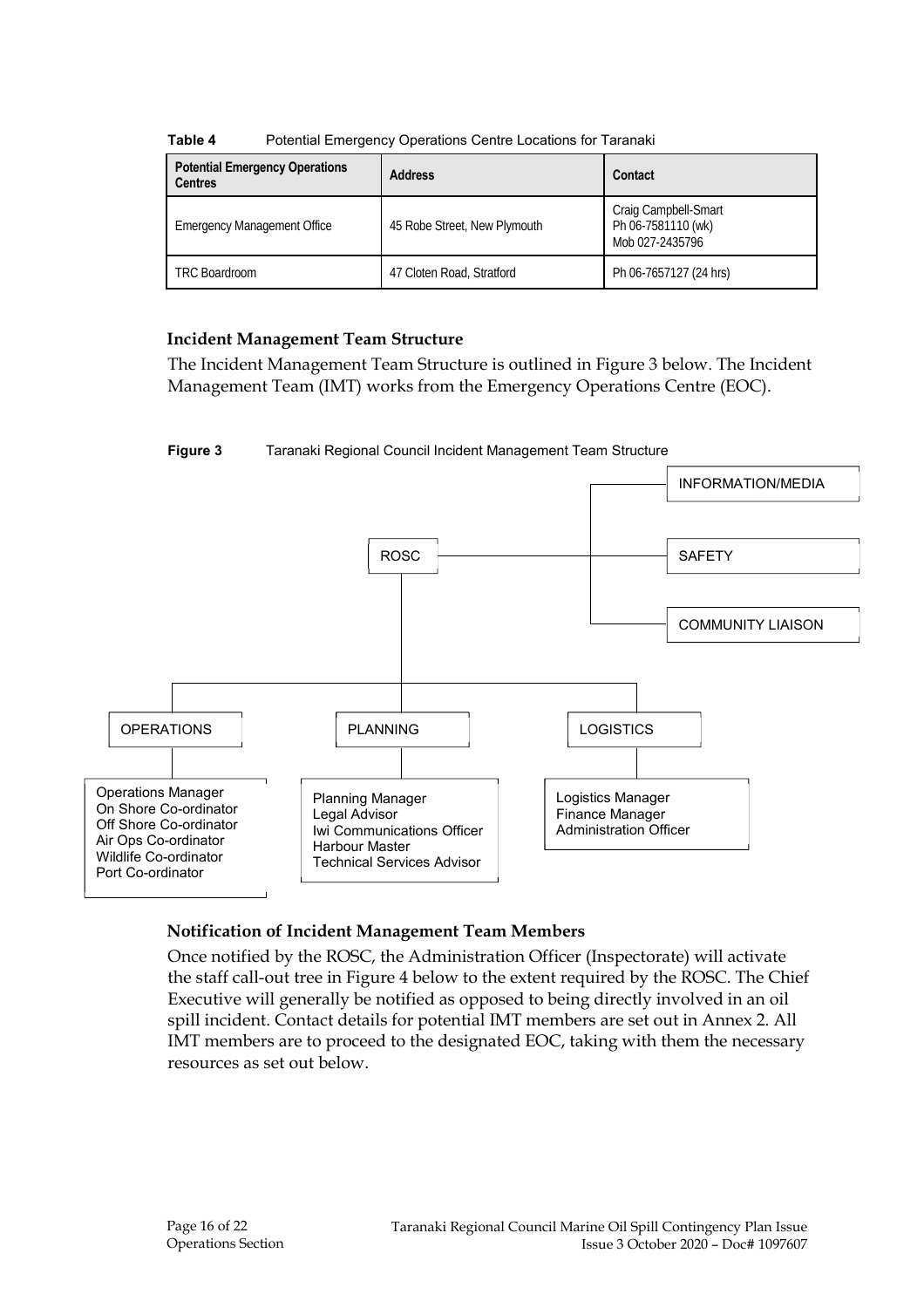



### **Mobilisation of Taranaki Regional Council Oil Spill Response Equipment**

Annex 1 contains details of equipment and related mobilisation and contact information.

The following are authorised to mobilise MNZ's oil spill equipment from the Taranaki Regional Council equipment stores:

Regional On-Scene Commander; and Regional On-Scene Commander alternates.

### **Mobilisation of MNZ Equipment from Other Regions**

Details of MNZ equipment and its locations are listed in Annex 1. Should any other MNZ equipment be required, either from other regional council stores or from the MPRS, the request for equipment should be made via the Oil Spill Duty Officer at MNZ. If contact has not already been made with MNZ, initial contact must be made via the RCCNZ (04) 577 8030 or 0508 472 269.

# **2.2 Phase Two - Development of an Action Plan**

The following order of events is typical of the procedure that will take place with the arrival of the Regional On-Scene Commander at the Emergency Operations Centre (EOC):

- Regional On-Scene Commander arrives at the EOC and a Tier 2 response is declared/confirmed;
- Regional On-Scene Commander convenes a briefing meeting with the Tier 1 Incident Management Teams (IMT) (as appropriate);
- If a spill is at the Tier 1 site, all Tier 1 response personnel at EOC become part of the regional response team; and
- Regional On-Scene Commander develops and approves an Action Plan (see below).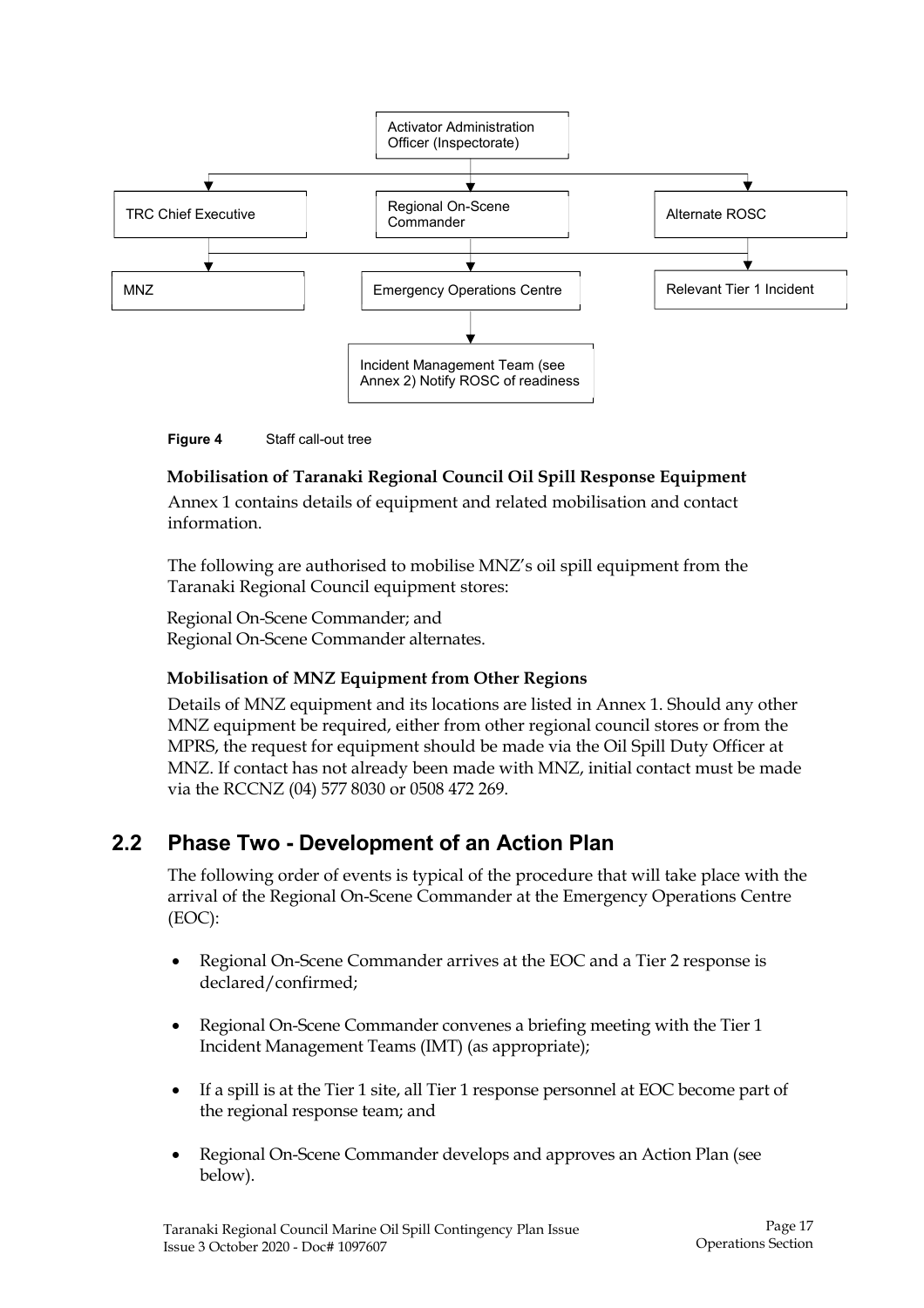Each spill event requires a specific Action Plan tailored to the incident. The Action Plan sets out a clear strategy for spill response, which is then converted into an operational plan/response by staff at the EOC. It is the responsibility of the Planning Section within the EOC to facilitate and coordinate the preparation of the Action Plan, for sign-off by the Regional On-Scene Commander.

The development of the Action Plan must include an assessment of the appropriateness of any current spill response plan implemented at the Tier 1 level, and modified as necessary.

The Planning Section will carry out the following tasks:

- Evaluate the spill incident and any current spill response plan. The Responders Aide Memoire and the MNZ Guidelines On Dispersant Use, provide criteria, procedures and decision trees which will be of assistance;
- Determine both short-term and long-term objectives of the response;
- Develop a draft Action Plan, which should include:
	- the strategy for the response and necessary actions to be undertaken;
	- clear objectives for all actions;
	- clear time-line for actions and phases of action; and
	- clear statement of responsibility for the actions and tasks set.
- Determine the resources and expertise needed, and available staff. Annexes 1 and 2 provide equipment and personnel lists, and mobilisation instructions; and
- Provide a mechanism for feedback, with continuous monitoring of the spill response and modification of the Action Plan as appropriate.

The Regional On-Scene Commander will approve the draft Action Plan and communicate the plan to the entire Incident Management Team.

Annexes relevant to the Action Plan are:

| Annex 1 | Equipment List and Mobilisation Instructions          |
|---------|-------------------------------------------------------|
| Annex 2 | Personnel Lists and Mobilisation Instructions         |
| Annex 3 | Communications                                        |
| Annex 4 | Sensitive Areas and Coastal Information               |
| Annex 5 | Prediction of Oil Movement, Spreading, Currents, etc. |
| Annex 8 | Forms.                                                |

For further pertinent and useful supporting information, reference should be made to:

- Responders Aide Memoir
- Maritime Transport Act 1994
- Port Taranaki Ltd Tier 1 Oil Spill Contingency Plan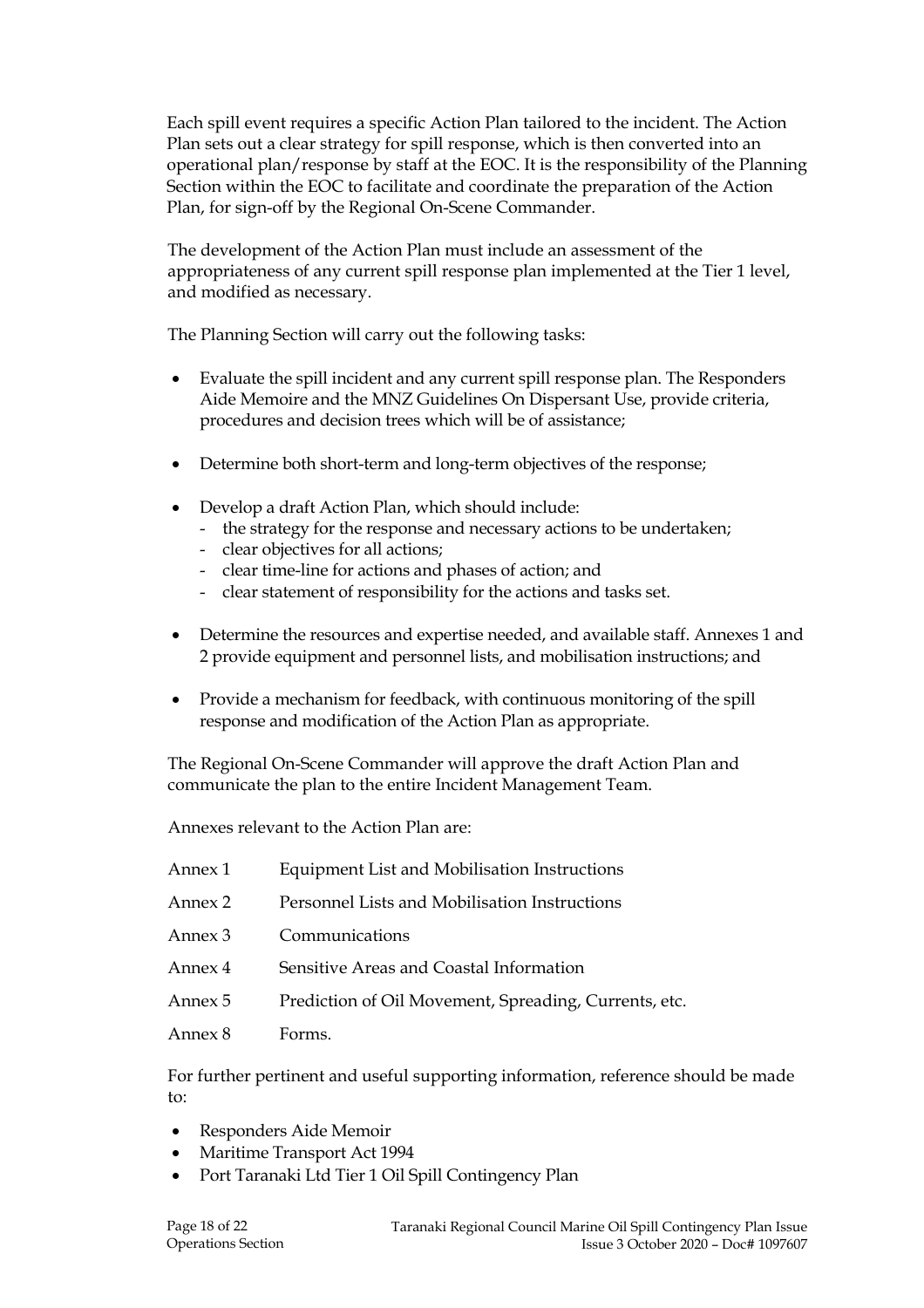- Marine Oil Spill Management Resource Manual
- New Zealand Atlas of Coastal Resources
- Code of Practice for Cost Recovery and Prosecution Following Discharges of Oil
- DOC's Coastal Resources Inventory
- NZ Nautical Almanac
- IMO Manuals on Oil Pollution Section III (Salvage), IV (Combating Oil Spills), V (Administration Aspects) and VI (Sampling)
- MNZ Guidelines On Dispersant Use
- IOPC Fund Convention Claims Manuals (1998)
- ITOPF "Response to Marine Oil Spills" (1993)
- REM Ltd 1999 "Oil Waste Material Landfill Disposal Options in New Zealand"
- AMNZ/MNZ "Waste Reception Facilities in Australia and New Zealand Ports".
- Tui field Umuroa FPSO Discharge Management Plan
- Maui field Maui Field Marine Oil Spill Contingency Plan
- Kupe field Offshore Spill Contingency Plan and Discharge Management Plan
- Pohokura field SENZL Pohokura Marine Spill Contingency Plan
- Maari field Maari Field Oil Spill Contingency Plan and Emergency Spill Response Plan

The above resources are available from Maritime New Zealand, Taranaki Regional Council and the Department of Conservation.

# **2.3 Phase Three - Action Plan Implementation**

### **2.3.1 Media relations**

Co-operative media relations must be developed early in the response, and regular press releases made throughout the response period.

Media relations will be undertaken within Media, Maori & Community Relation Procedures & Protocols (Annex 10).

### **2.3.2 Iwi liaison**

The intrinsic relationship that tangata whenua have with the natural environment and the role and responsibilities associated with Kaitiakitanga, are a clear indication that the iwi and hapu of Taranaki have an important role in a marine oil spill response. The coastal marine area of Taranaki contain many sites of significance for iwi and hapu as well as areas that are important for the harvest of kaimoana and other cultural activities (e.g. rahui).

Iwi liaison will be undertaken within Media, Maori & Community Relation Procedures & Protocols (Annex 10).

### **2.3.3 Sampling and Evidential Collection**

High priority must be given to the gathering of sufficient and accurate information to enable recovery of costs from the spiller. In many instances, the spiller will be known. Therefore, they (via their insurers, or P&I Club) will agree to meet costs (although the exact magnitude of those costs may be debated; hence the need for a quantity surveyor or P&I Club representative in the EOC). In other instances, either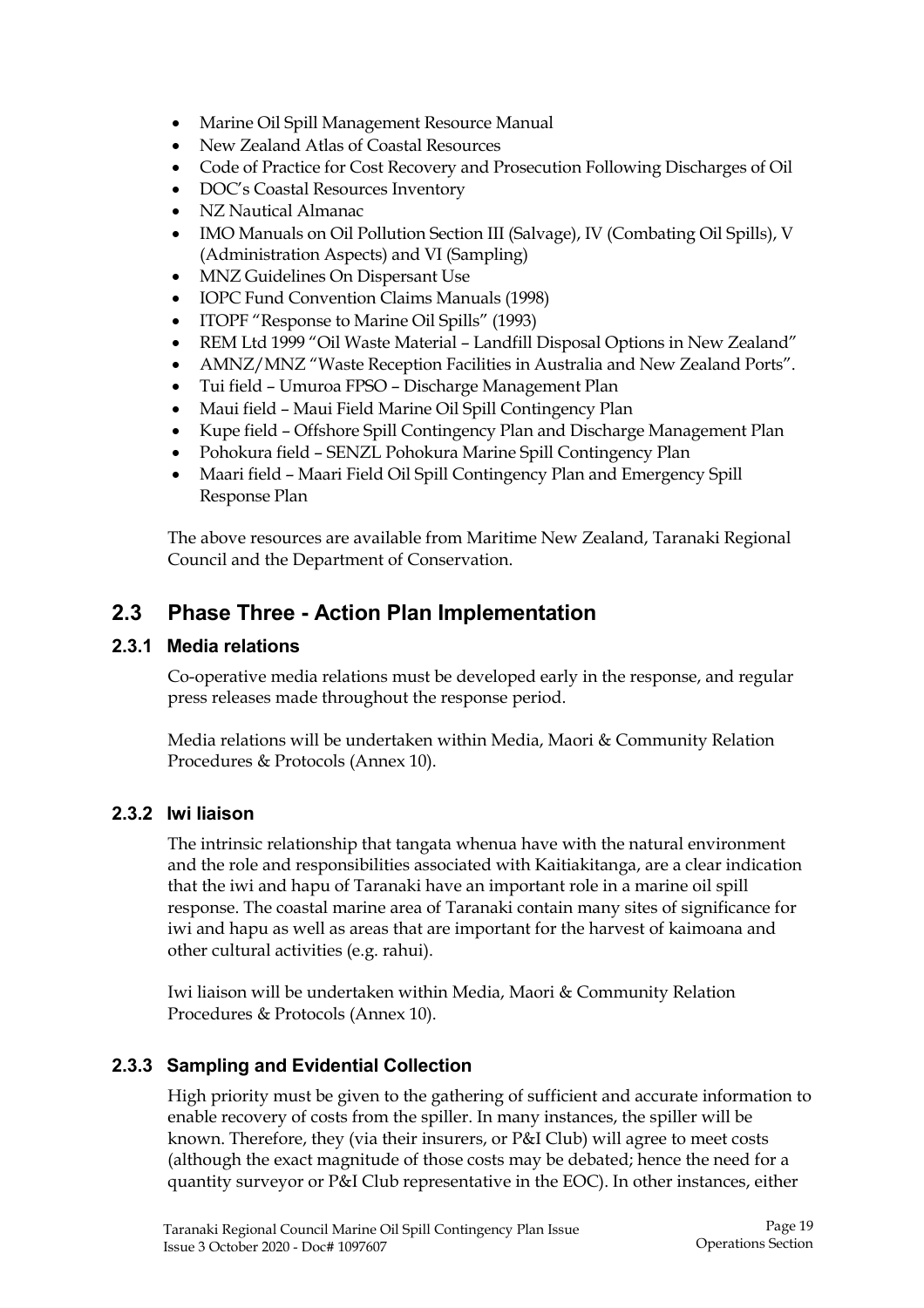the spiller will not be known, and the MNZ Oil Spill Pollution Fund will meet the reasonable costs, or the spiller may not agree to pay costs. In these instances, costs can be recovered in two ways, via a successful prosecution or a civil action in Court.

The Prosecution and Cost Recovery procedure in WEBEOC library sets out details for obtaining samples and gathering information to enable a successful prosecution and/or civil action to be taken. Full and accurate documentation of all response actions and associated costs is also a critical component of this process.

Guidance on evidence collection is available in the Taranaki Regional Council document *'Enforcement Provisions and Procedures*'.

### **2.3.4 Finance**

The response will be undertaken within the Council's and MNZ Financials Procedures and Protocols (Annex 9).

### **2.3.5 Documentation**

Records of all communications (telephone conversations, faxes and file notes must be recorded), all financial transactions and expenditure, and a chronological account of the incident must be kept.

WEBEOC is available for use during a Tier 2 response to assist with recording/documentation.

## **2.3.6 Communications and Community liaison**

Effective communication with the media and local community are critical spill response activities.

Communications and community liaison will be undertaken within Media, Maori & Community Relation Procedures & Protocols (Annex 10).

## **2.3.7 Health and Safety**

The response will be untaken under Council's Health and Safety Procedures and Protocols (Annex 8).

## **2.3.8 Security**

Security for the Emergency Operations Centre (EOC) and the response operation in the field must be in place for the safety of response personnel and the public, and the protection of equipment. It is also important for maintaining accessibility to those areas affected by the spill. A security person will be nominated to ensure that only authorised personnel gain access to the EOC.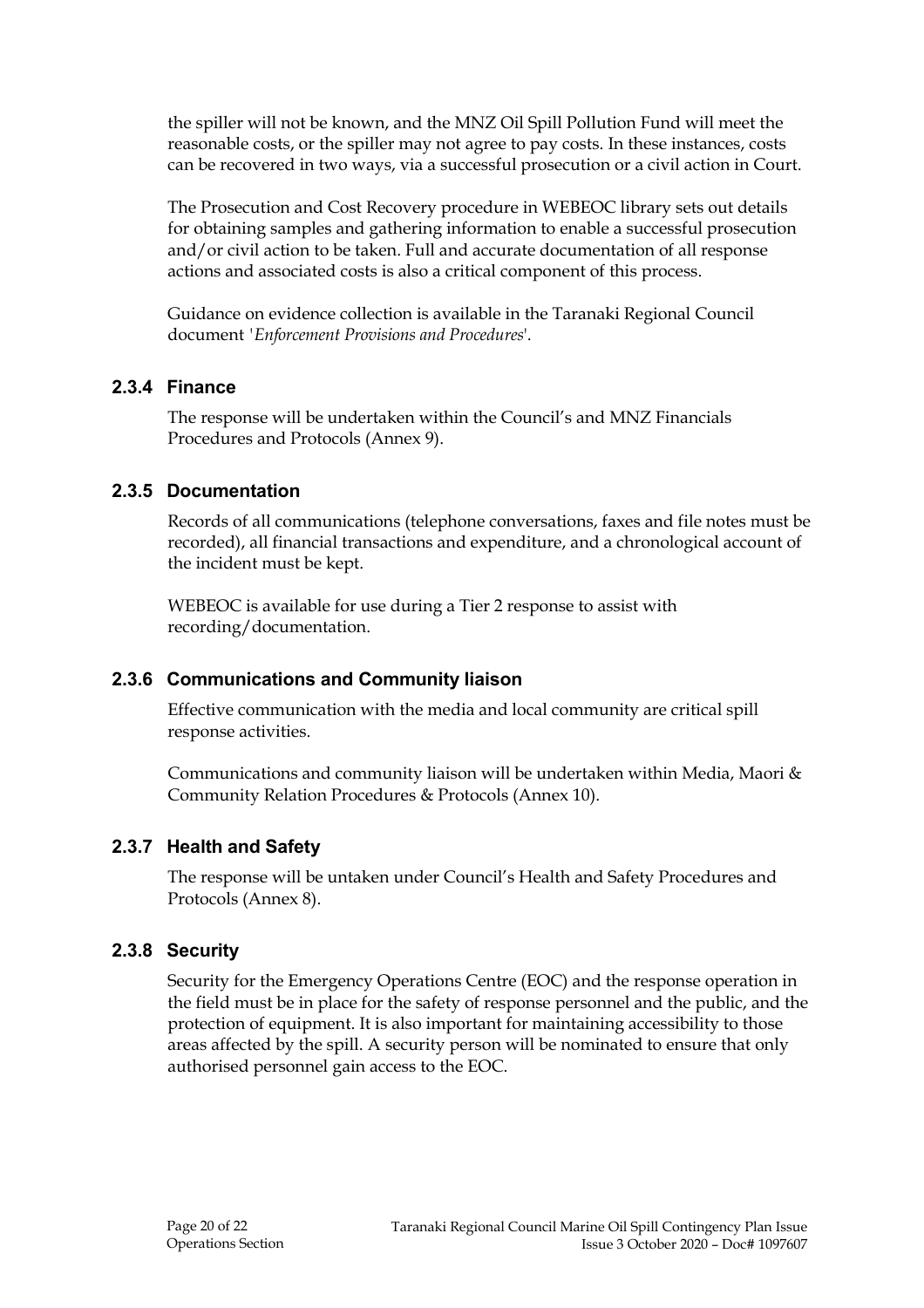# **2.4 Phase Four - Response Termination and Demobilisation**

# **2.4.1 Response Termination**

The Regional On-Scene Commander may terminate any marine oil spill response by the Council. This decision will be made based on consideration as to whether the objectives of the response have been achieved. Prior to seeking termination of the response, the Regional On-Scene Commander will hold a meeting with the Incident Management Team and senior response staff. The purpose of this meeting will be to determine whether the response action plan objectives have been achieved and the incident response has been adequately completed.

Response termination involves the recovery, cleaning and maintenance of all equipment used during the clean-up, the demobilisation of all personnel involved in the response, and the collation and completion of all documentation associated with the spill response, including expenditure reports.

Before the response personnel depart their stations they should attend a debriefing meeting with their section supervisor. These supervisors will then attend debriefings ('hot debrief') with their managers and the Regional On-Scene Commander.

As part of the termination process, all section managers within the EOC shall compile a detailed events log, which should be passed to the Regional On-Scene Commander. The Regional On-Scene Commander is responsible for ensuring that the event history is compiled, costs are recorded, recovered, enforcement procedures are undertaken (if warranted), and for arranging the running of the post-incident ('cold') debriefs.

## **2.4.2 Debrief**

A debriefing of senior response staff and managers will be held following the termination of the response. This will enable review of the appropriate oil transfer tie or Regional Oil Spill Contingency Plan and will highlight areas where the response (and planning) could be improved. An objective of this Plan is continual improvement, which can be achieved by constructive and frank assessment of performance.

The Regional On-Scene Commander is responsible for arranging the time and venue of the debrief and shall inform those persons and/or representatives of supporting organisations of such arrangements. Those persons and/or representatives are expected to attend the debrief. Costs associated with attending the debrief or the completion of reports shall be considered to be part of the overall incident response.

## **2.4.3 Community Liaison**

Communications and community liaison will be undertaken within Media, Maori & Community Relation Procedures & Protocols (Annex 10).